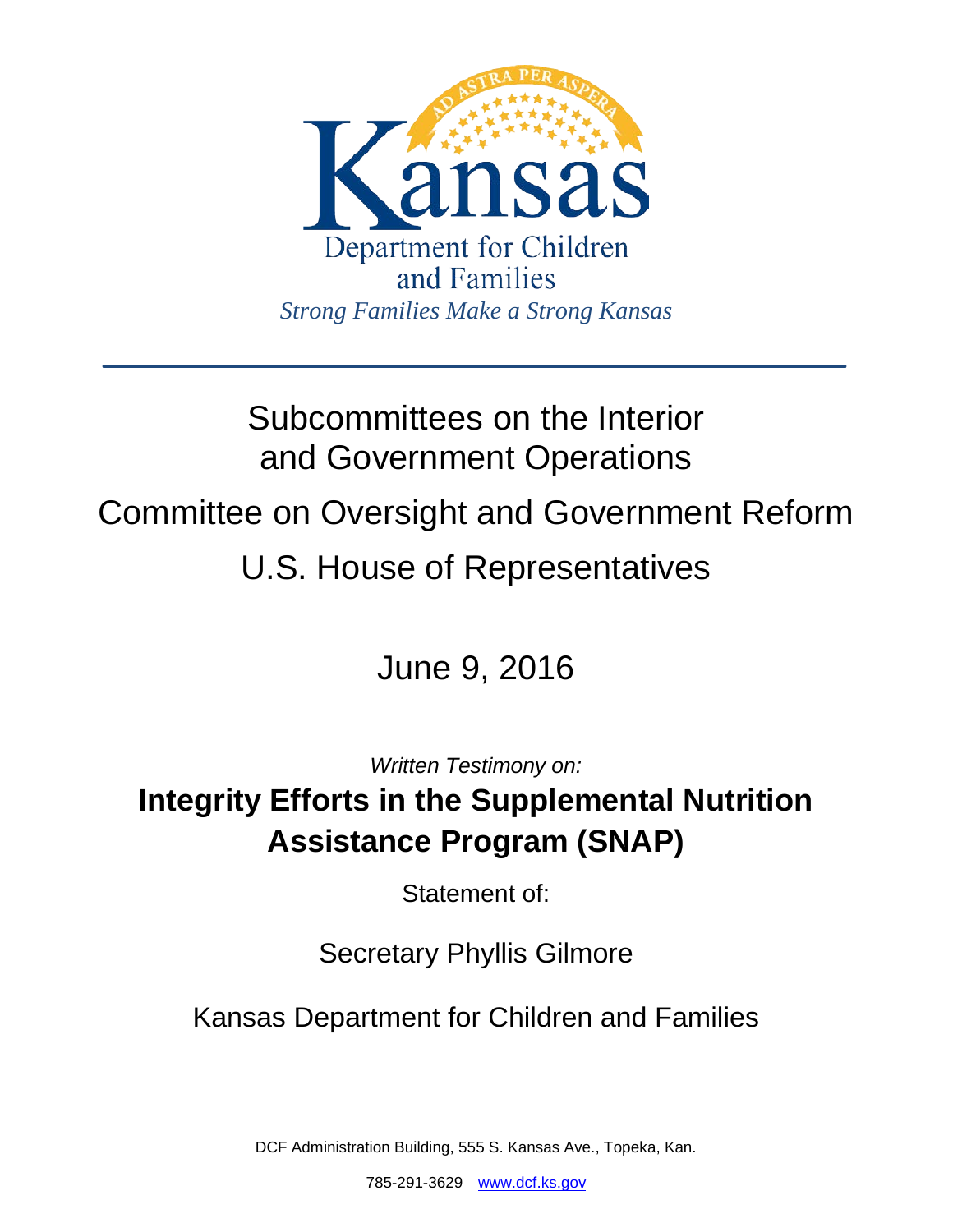#### **Chairman Lummis, Chairman Meadows, Ranking Member Lawrence, Ranking Member Connolly, and distinguished Members of the Subcommittees:**

Thank you for the invitation to provide testimony on behalf of the Kansas Department for Children and Families (DCF). Under the leadership of Governor Sam Brownback, the State of Kansas has focused on reforming welfare programs since 2011, to provide Kansans with greater opportunities for a prosperous future. I appreciate the opportunity to supply you with information about DCF's efforts to encourage self-reliance. Information provided highlights our emphasis on food assistance program integrity, work requirement, and responsible use of taxpayer dollars in the Supplemental Nutrition Assistance Program (SNAP).

## **Background**

The United States Department of Agriculture (USDA) regulates SNAP, formerly known as the Food Stamp program, which provides food benefits to qualifying low-income households with income up to 130 percent of the federal poverty level. In Kansas, SNAP is referred to as Food Assistance. SNAP benefits are federally-funded, with the State matching the administrative costs at a 50-percent rate. The program is heavily regulated, with states provided few options to tailor the program according to the needs of their individual populations. Recent discussions about block granting the program are encouraging, as this option would provide flexibility needed by states to innovate and best serve their own residents.

Through welfare reforms in Kansas, we have made a multitude of improvements in programs such as SNAP, as allowed by federal and State law.

## **Kansas HOPE Act (2015)**

DCF and the Kansas Legislature instituted several employment- and integrity-focused policy changes in the 2015 Kansas Hope, Opportunity and Prosperity for Everyone (HOPE) Act. This bill was signed into law during the 2015 legislative session, following overwhelming support in the Kansas Legislature. The Kansas HOPE Act is the most comprehensive welfare reform legislation passed by any state in the nation, and was designed to codify existing DCF reforms and enact additional measures to promote system integrity and strengthen welfare-to-work policies. The provisions of the legislation helped to ensure appropriate and responsible use of taxpayer dollars, support work and restore dignity and purpose to our clients. The most effective path out of poverty is employment, and these policy changes have proven effective. The reforms have helped individuals get back to work, develop their skills to maintain employment, and provided them the tools they need to support their families.

A summary of the HOPE Act may be found in Appendix I; however, a number of the SNAP reforms codified in this legislation bear mentioning here:

- The bill specifically prohibits the State of Kansas from adopting the USDA option of "broad-based categorical eligibility," which expands SNAP eligibility and assistance beyond its intended bounds.
- The legislation also prohibits the use of federal or State funds for advertising to promote SNAP participation.
- Additionally, the bill prohibits DCF from requesting or implementing the USDA waiver that would relax federal law regarding time limits for employable adults with no dependents.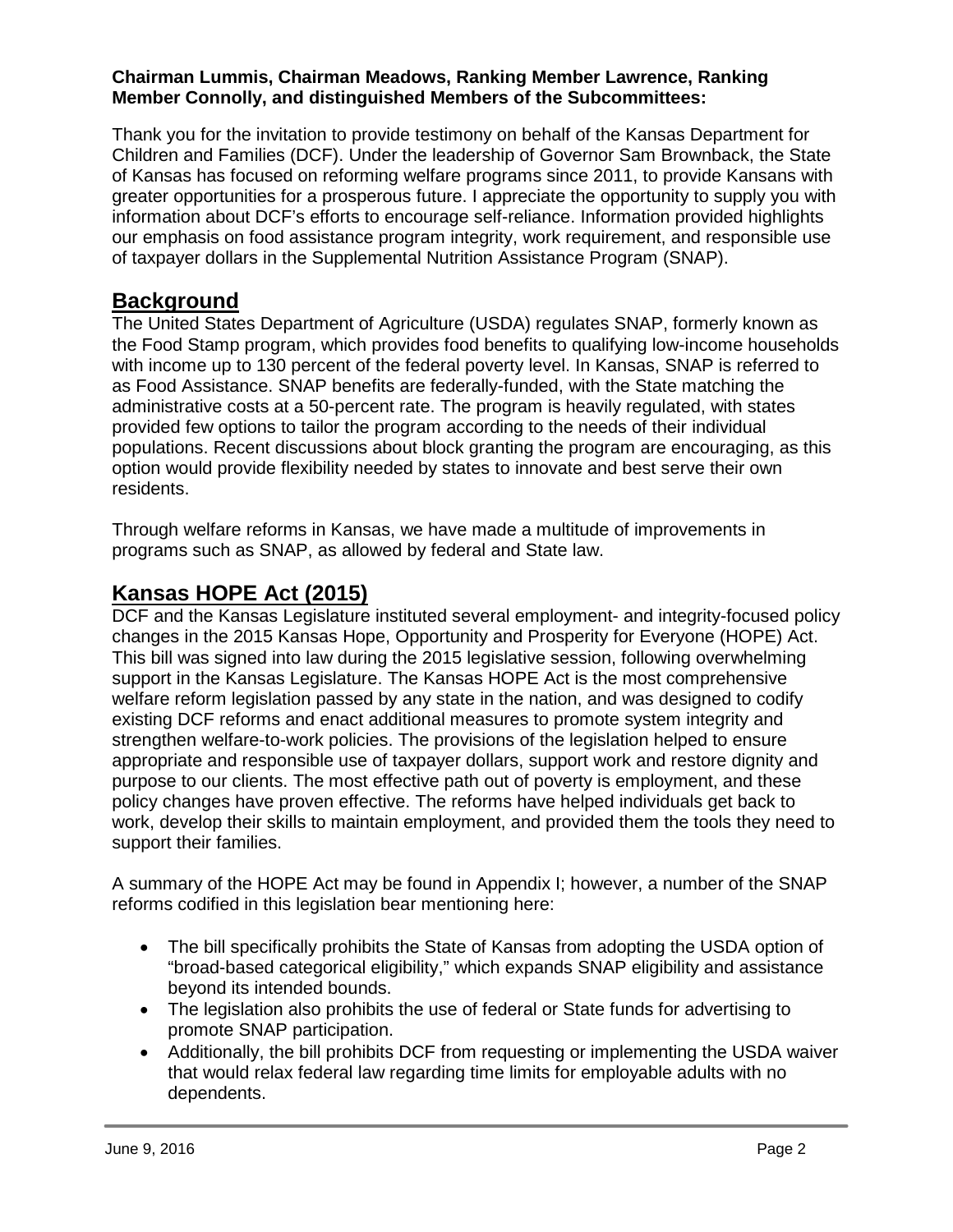- The Kansas HOPE Act establishes a requirement that SNAP adult recipients must cooperate with child support and work program requirements.
- The bill enacts a policy that is more closely aligned with federal law regarding SNAP benefits and convicted drug felons. It states that an individual shall be permanently disqualified if he/she has been convicted of a State or federal felony offense occurring on or after July 1, 2015, involving possession or use of a controlled substance. An individual shall be eligible for SNAP if the individual enrolls in and participates in a drug treatment program approved by the Secretary, submits to and passes a drug test and agrees to submit to drug testing if requested by DCF. If an individual is convicted of a drug felony a second time on or after July 1, 2015, then the individual will be permanently disqualified from receiving SNAP. Any family members will continue to receive SNAP if otherwise eligible.
- Adults convicted of fraud are no longer eligible to be named an authorized representative of a SNAP household.
- The legislation states that, when determining eligibility for benefits, one motor vehicle owned by the applicant for assistance (regardless of the value) is considered exempt personal property. Equity in any boat, personal water craft, recreational vehicle, recreational off-highway vehicle or all-terrain vehicle, or any additional motor vehicle owned by the applicant, is a non-exempt resource of the applicant. However, any additional motor vehicle used by the applicant (or spouse or cohabiting partner), for the primary purpose of earning income, may be considered exempt personal property at the Secretary's discretion.
- The Kansas HOPE Act states that a photograph of the recipient (or parent/guardian of a child) of assistance shall be placed on any Kansas Benefits Cards upon opt-in of the recipient. The card may serve as valid ID for voting purposes as well.
- The bill prohibits DCF from applying gross income standards for SNAP that are higher than the standards specified in 7 U.S.C. 2014(c), unless expressly required by federal law. In addition, categorical eligibility exempting households from such gross income standards requirements shall not be granted for any non-cash, in-kind or other benefit unless expressly required by federal law.
- Finally, the bill requires the agency to conduct an electronic check for any false information provided on an application for benefits programs administered by DCF by January 2017.

## **Kansas HOPE Act 2.0 (2016)**

After making tremendous progress to reform welfare programs in 2015, lawmakers introduced additional reforms to further promote employment-driven poverty solutions during the 2016 legislative session. In May 2016, the Kansas HOPE Act 2.0 bill passed both legislative chambers and was signed by Governor Sam Brownback. A summary of HOPE 2.0 may be found in Appendix II. Several of the SNAP-related provisions are detailed below:

- HOPE 2.0 requires DCF to crosscheck winners of a lottery prize of \$5,000 or more with benefits rolls for Temporary Assistance for Needy Families (TANF), SNAP, and Child Care Assistance. Recipients who are identified by means of this crosscheck would be required to verify their income and resources.
- The bill states that DCF shall verify the identity of all TANF, SNAP, and Child Care Assistance adults in the assistance household. Current policy only requires verification of the adult who is applying for the entire household.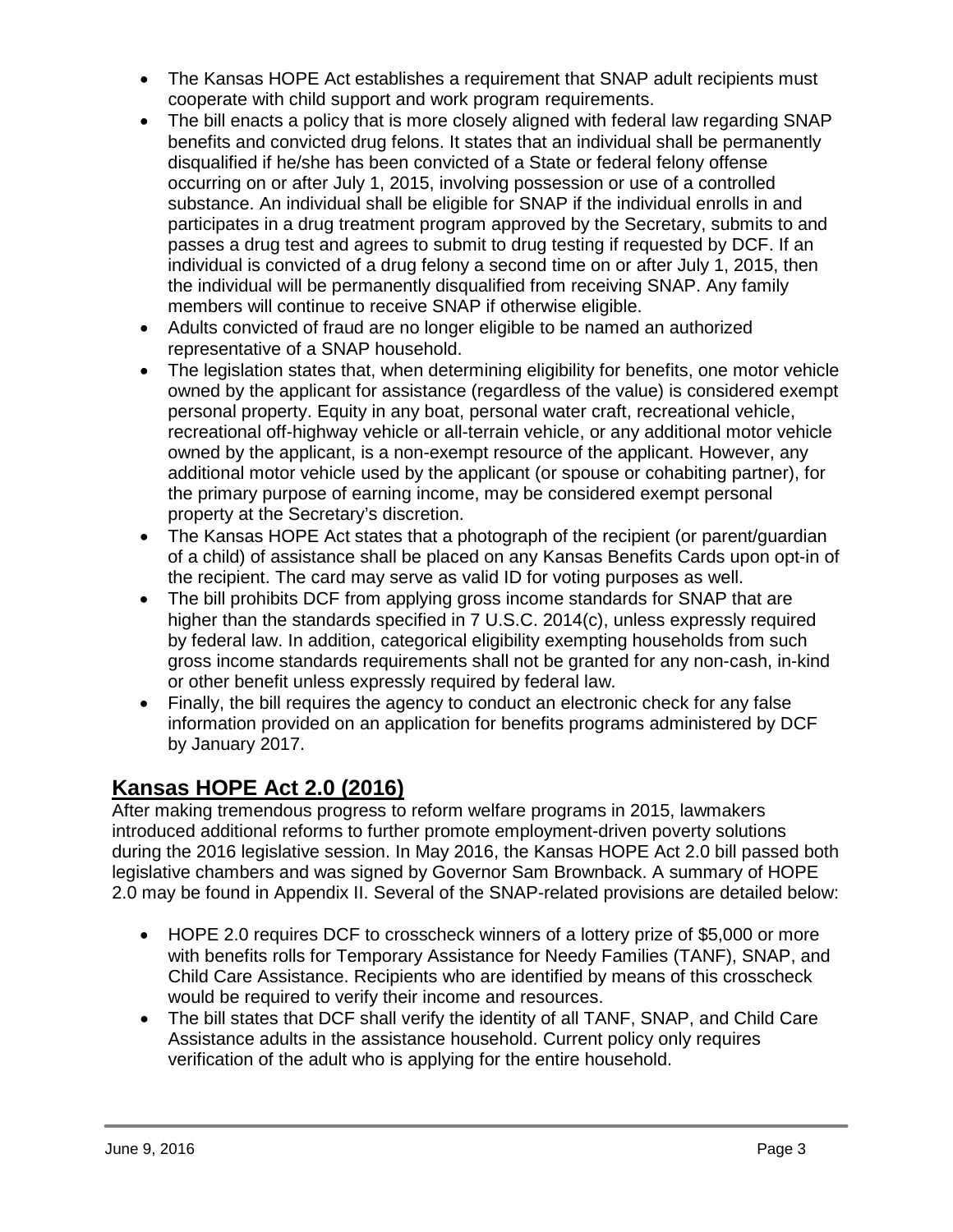- The bill codifies agency policy regarding the monitoring of excessive benefit card replacements, including referrals to the agency's fraud investigation unit after five card replacements in a 12-month period.
- HOPE 2.0 also codified USDA work requirements for SNAP applicants and recipients, including registering for work, participating in an available employment and training program, not voluntarily quitting current employment of at least 30 hours per week, and accepting a suitable offer of employment.
- Finally, the legislation also provides greater clarification regarding the ability of DCF to monitor, enforce and recover assistance knowingly purchased, received, transferred, sold, acquired or possessed by anyone except as authorized by controlling statutes, regulations and policies.

The Kansas HOPE Act shows that DCF will continue to lead the way in the nation pursuing policies that promote employment and strengthen program integrity.

## **Kansas SNAP Reforms**

There are several reforms that Kansas has enacted under the restrictively-limited options provided to states that serve to encourage work and strengthen program integrity.

#### **Federal ABAWD Waiver**

The federal SNAP work requirements were initially implemented as part of the 1996 welfare reform package. The law states that able-bodied adults without dependents (ABAWDs) are eligible for SNAP benefits for three out of every 36 months unless they meet the mandated work requirement, which is a minimum of 20 hours per week of work or enrollment in a federally-approved job training program. Individuals 18 to 49, who are capable of work, not pregnant and with no dependent children, are required to meet these program requirements to receive SNAP. The USDA waiver, broadly implemented in states during the Great Recession, removed the work requirement for ABAWDs. The State of Kansas rejected this waiver and restored these work requirements in October 2013. Able-bodied adults who did not meet the work requirement began cycling off the program in January 2014.

DCF worked with the Kansas Department of Labor (KDOL) to track earnings and employment data of ABAWDs after the work requirements were restored. The Foundation for Government Accountability (FGA) did an analysis of this (de-identified) data, an executive summary of which may be reviewed in Appendix III. FGA is a nonprofit, nonpartisan, 501c(3) organization that "promotes better lives for individuals and families by equipping policymakers with principled strategies to replace failed health and welfare programs nationwide".

#### **Lower Caseloads**

Generally speaking, the data shows the SNAP program has lower caseloads because half of able-bodied adults cycled off of the program within three months of restoring the work requirement. Able-bodied adult enrollment is nearly 70 percent lower today than it was immediately before restoring this work requirement. In November 2013, the number of ABAWD recipients was 27,224. In November 2015, that number had decreased to 7,511. DCF also found higher work participation for able-bodied adults on food assistance. The rate of those working nearly tripled after restoring work requirements (comparing ABAWDs in July to September 2013 versus. February to April 2014). Nearly half of all able-bodied adults who cycled off the program were employed the following quarter. In addition, the average income among working ABAWDs who left the program in January 2014, is now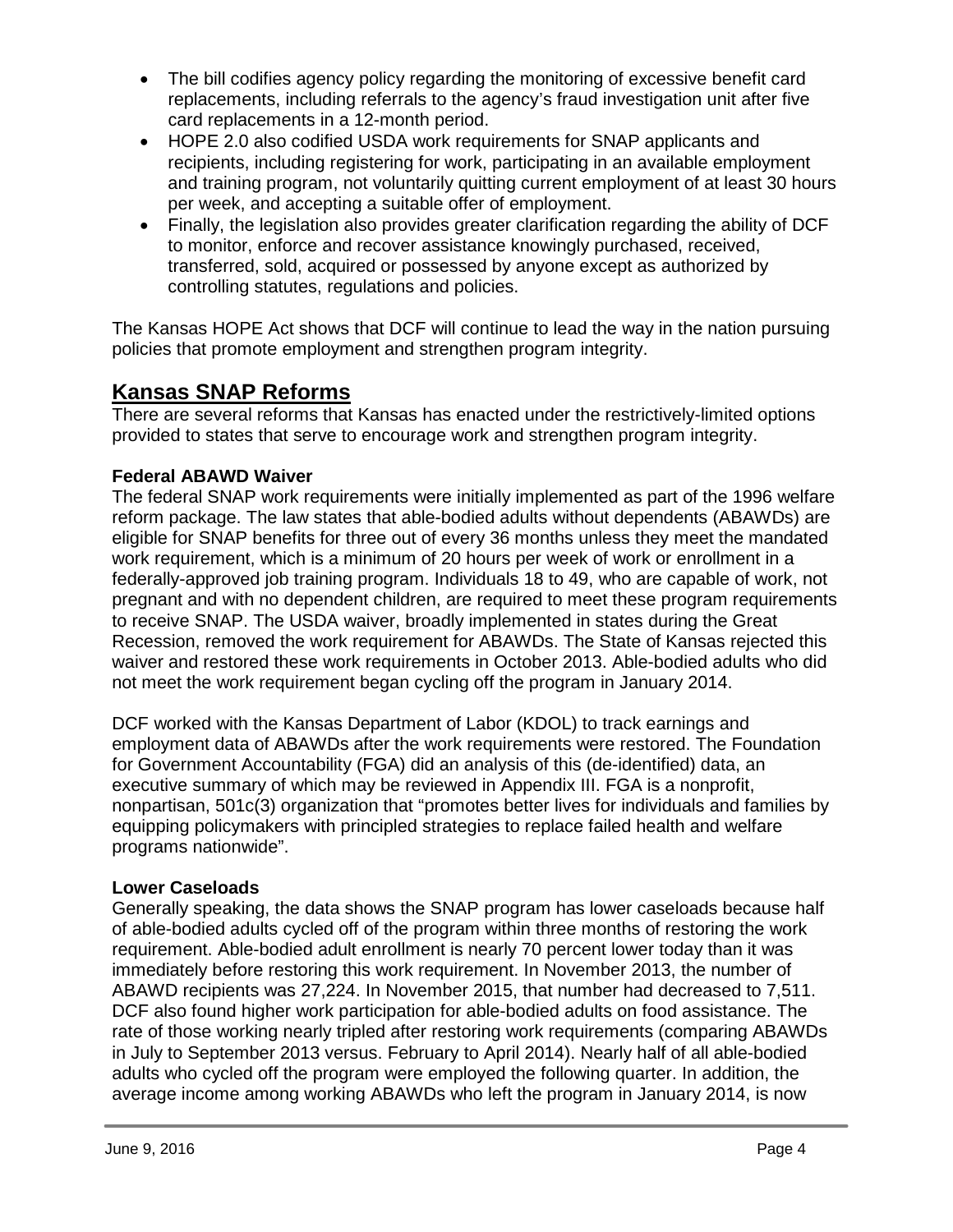above the poverty line. Some other results of these changes to the SNAP program have been positive as well. Kansas' SNAP payment error rate declined from 3.99 percent to .75 percent from fiscal year 2013 to 2014. Total State and federal administrative costs declined by 7.39 percent in Kansas, while the national average rose by 5.27 percent in state fiscal year 2014.

To our knowledge, Kansas is the only state to statutorily prohibit this work-discouraging waiver (via the HOPE Act). Kansans have experienced truly positive life outcomes as a result of this policy change. Kansas is sending the message that we prioritize employment, rather than paying individuals not to work. Individuals in Kansas and across the nation, overwhelmingly support work requirements for welfare recipients who are capable of work.

#### **Non-citizen Income Counted**

DCF also requires the income of non-citizens to be counted when determining SNAP benefits (this was codified in the HOPE Act). Although ineligible non-citizens cannot receive SNAP benefits, their income and resources are relevant to the SNAP determinations for other eligible individuals who live in their households. Non-citizens who are unable or unwilling to provide immigrant documentation now have their income and resources counted for the remaining family members. Previously only a pro-rata share was counted. In some situations, this allowed for a family with all U.S. citizens not to be eligible for SNAP, while the immigrant family was eligible. This is a common sense policy change that treats citizens and non-citizens more fairly and removes the special treatment for non-citizens.

#### **An End to SNAP Participation Recruitment**

The State of Kansas stopped accessing USDA Outreach funds formerly used to recruit individuals to apply for SNAP. DCF believed that individuals were more than aware of the existence and availability of this 30 year-old program. More recently, the HOPE Act forbade DCF from using federal or State funds for SNAP recruitment.

#### **Child Support Cooperation**

Cooperation with child support services is now required for those receiving SNAP benefits. This provision was codified in the HOPE Act. Child support benefits are provided to families and allow for additional family income when received. Cooperation with child support could include a custodial parent sharing information about the presumed father of a child (when it is safe to do so), or a non-custodial parent cooperating with Child Support Services on a payment plan, for example.

#### **Vehicles Factored into Eligibility**

For several years, all vehicles were exempted from counting toward the resource limit in Kansas. This resulted in families with recreational vehicles (not needed to provide transportation to work or medical appointments) to own these luxury items and simultaneously receive assistance from the taxpayers. These vehicles included boats, personal water crafts, all-terrain vehicles, etc. Although there are exempted vehicles (for work and medical use), all vehicles are now included in calculating the resources of the applicants. This provision was also codified in the HOPE Act.

#### **Categorical Eligibility**

As discussed previously, the Kansas HOPE Act prohibits Kansas from enacting broadbased categorical eligibility. Although Kansas currently uses the traditional eligibility method as an efficiency, households are now statutorily prohibited from being categorically eligible for SNAP because they qualify for a non-cash TANF or Maintenance of Effort (MOE) funded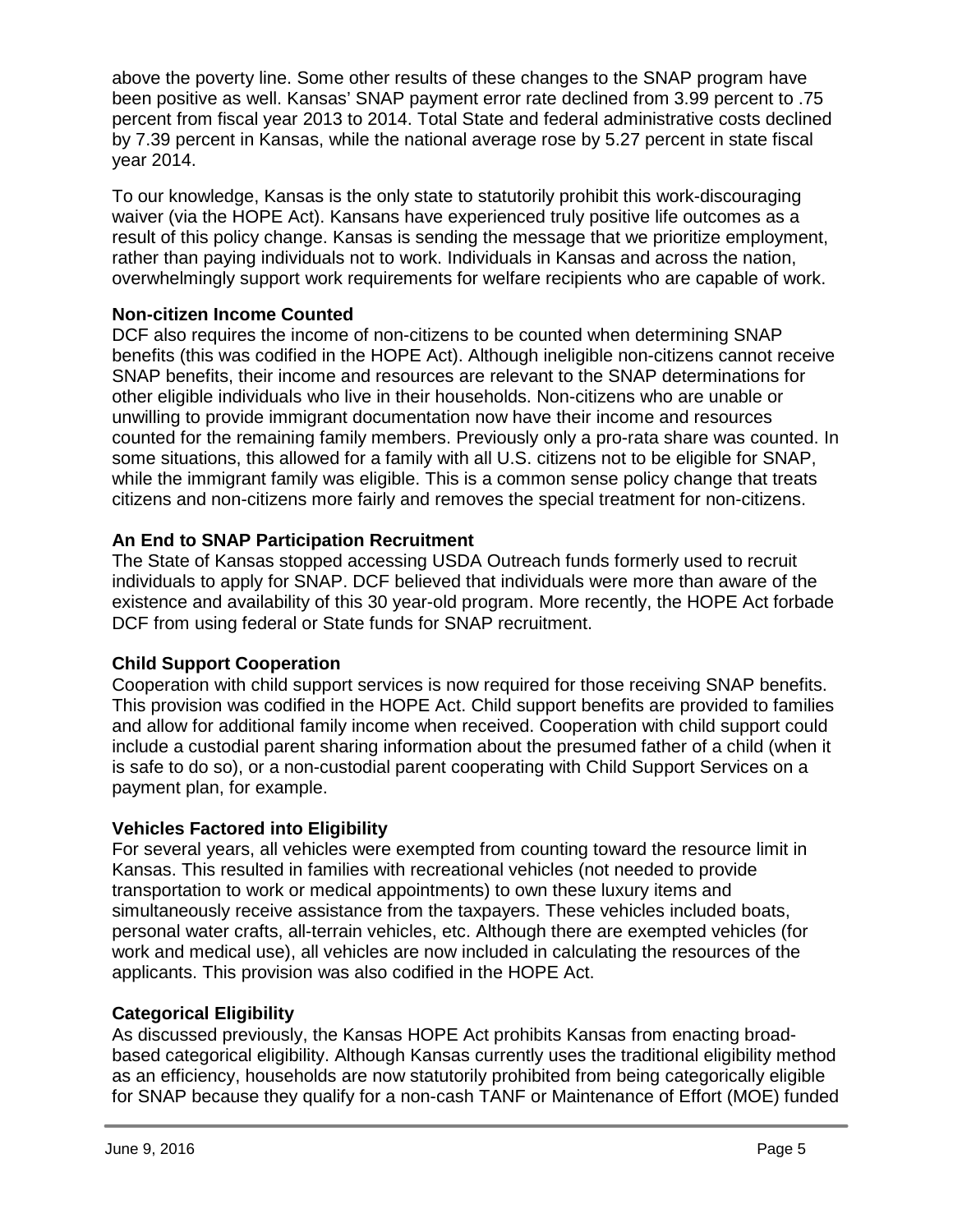benefit, such as receiving a pamphlet or being provided an 800 number. This broad-based categorical eligibility practice dilutes the integrity of the SNAP program.

#### **Drug Felony Convictions**

Again, the State of Kansas, via the HOPE Act, has opted in to disqualify people from SNAP participation if they have been convicted of a State or federal drug felony (CFR 273.11(m). Kansas adopted a second chance policy: for the first felony drug conviction, the individual is still eligible for benefits if he/she completes a drug treatment program. After a second offense, the individual is no longer eligible for food assistance benefits.

#### **SNAP Program Savings**

Other actions taken by the State of Kansas have resulted in savings to the SNAP program. When the benefits transitioned to an electronic method of issuance, the State began issuing the benefits cards in the local offices. This resulted in high administrative costs in staffing, compromised security of the cards, shipping, storage and local mailing costs. Our Electronic Benefit Transfer (EBT) vendor, FIS, was able to offer direct mailing of the cards, which greatly reduced the number of cards issued. The reissuance rate dropped 40 percent, while cards were still issued timely to recipients. Beginning in April 2016, Kansas also adopted a new option of allowing clients to suspend a lost EBT card while the individual tries to find it. This new option is expected to both decrease card replacements and add additional account security for cardholders.

#### **Anti-fraud Protection**

Our EBT vendor provides us with a product called "Fraud Navigator" that allows for additional monitoring of EBT cards. It also allows for data to be reported for questionable uses of the card. The detailed transaction history can then be used to provide referrals to the agency's Anti-fraud Unit. Fraud Navigator allows our staff to create rules and flags that generate alerts when certain suspicious conditions are met. One example of this process, which cannot be discussed in detail for obvious reasons, resulted in the closure of more than 1,200 cases of individuals who were not Kansas residents. Thus, this program assists Kansas staff in detecting and stopping fraud early in the process to avoid improper use of benefits.

Other Kansas Benefits Card security measures are also in place to ensure the State adheres to federal and State TANF restrictions. These measures impact SNAP as well, due to the fact that both TANF cash assistance and SNAP food assistance (as well as Child Care subsidy) benefits are stored on the EBT cards. TANF cash withdrawals are restricted by the location of the ATM machine; cash purchases are blocked by merchant category codes; and EBT purchases are transacted in a closed-loop system requiring a USDA Food and Nutrition Service (FNS) retailer number. Therefore, only a business possessing a USDA/FNS retailer ID number associated with its point of sale (POS) machines can conduct SNAP or TANF cash purchases. The EBT system includes monthly reports that are reviewed separately and in combination, focused on trafficking indicators. EBT staff forwards detailed transaction data to our Anti-fraud Unit, as appropriate.

DCF monitors excessive manually-keyed transactions and requests that clients replace the non-working (or trafficked) card. If no action is taken by the client to replace the card, the agency automatically cancels the card and issues a new card to the client. In addition, card replacements are monitored so that DCF can notify the client when four cards have been issued in a 12-month period. Referrals are automatically made to the Anti-fraud Unit for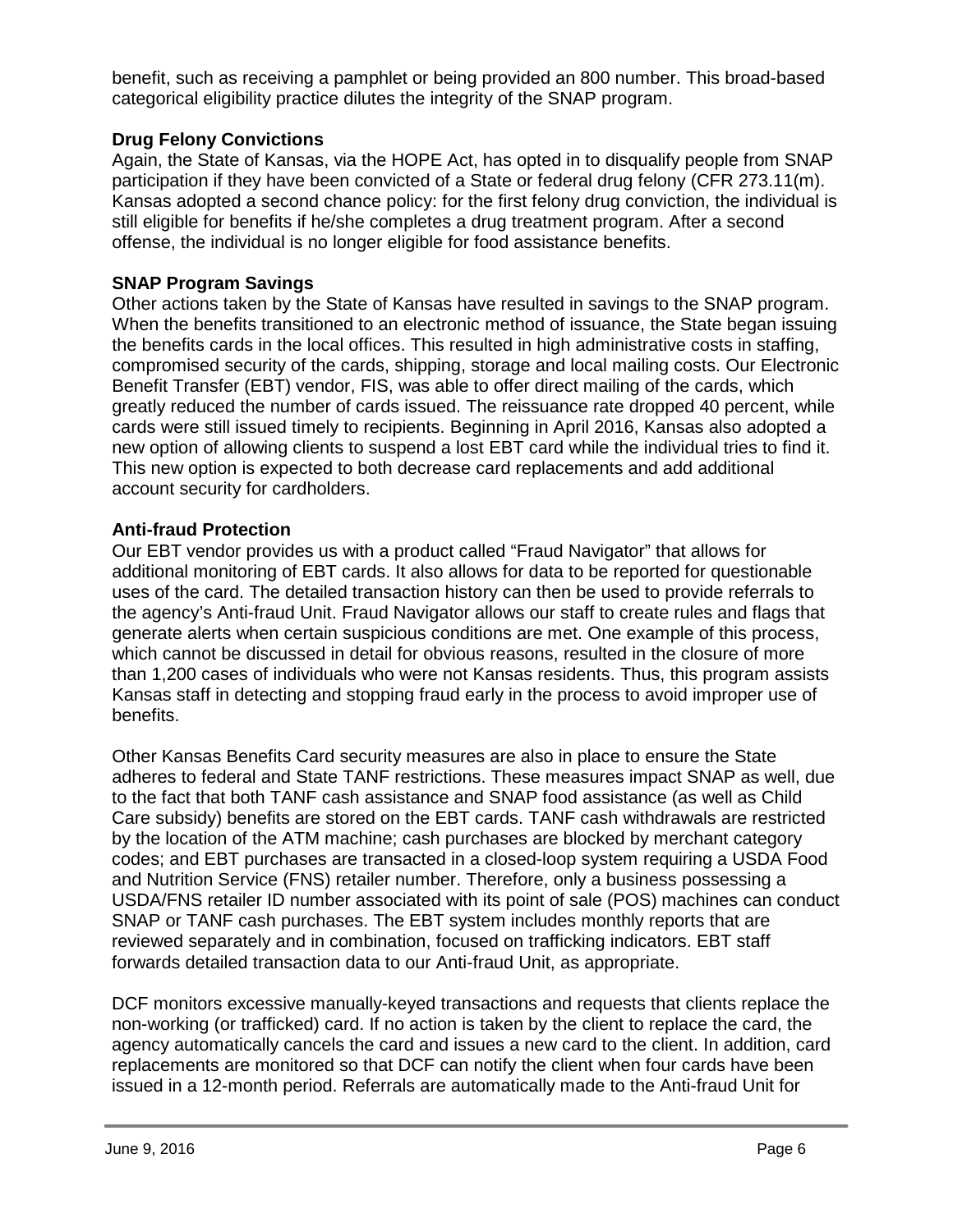clients who request a fifth card in a 12-month period. Staff also monitors excessively large transactions via alerts, for potential trafficking concerns.

Appendix IV shows some of the impact these SNAP policy changes have had on SNAP caseloads and expenditures in Kansas. As previously discussed, the HOPE Act and HOPE Act 2.0 legislation means that some new changes will be implemented in the next fiscal year: a crosscheck of lottery winners against a list of assistance recipients for those winning more than \$5,000, verification of the identities of all adults receiving assistance, promotion of USDA work requirements for SNAP applicants and recipients, photos on Kansas Benefits Cards for recipients who opt in for this service, etc.

#### **USDA-funded Employment & Training Program**

Of note, DCF was awarded one of the 10 federal work demonstration pilots in the nation, funded by the USDA for the SNAP Employment & Training program, designed to develop and test innovative employment and training strategies. DCF's application was aptly named Generating Opportunities to Attain Lifelong Success (GOALS). GOALS is a three-year pilot project to set eligible Kansans receiving food assistance on a path to successful careers that pay living wages, offer advancement opportunities and restore our clients' sense of value to themselves, their families and their communities. GOALS operates in 36 counties in Kansas (out of 105) and began accepting clients in late January 2016. As of April 2016, approximately 560 SNAP recipients have asked to be enrolled in this employment program. While the State of Kansas is excited to have one of the 10 pilot projects authorized in the last Farm Bill, fewer than 10 percent of eligible new SNAP applicants have signed up for this voluntary project. This low participation rate speaks loudly to the need for Congress to authorize and fully fund a mandatory work requirement for SNAP recipients.

## **Combatting Fraud and Benefits Trafficking in Kansas**

As previously noted, DCF is committed to reducing fraud in all of the benefits programs it administers. Under the current administration, every effort has been made to rebuild a previously-dismantled Anti-Fraud Unit. In 2012, for example, DCF's Wichita Region had no one dedicated to fighting fraud. DCF embarked on a strategic planning journey to make the task of fraud prevention and prosecution a high priority of this agency all across the state.

A Director of Fraud Investigations was designated to spearhead the statewide effort, and the agency immediately reformed agency policies that had overlooked or facilitated fraud. DCF researched other states' successful anti-fraud initiatives, pursued legislative authority to hire additional fraud investigators and support staff, prosecuted pending cases that were growing stale from lack of attention, and identified cost-effective tools needed to support a robust and sustained agency anti-fraud effort. The chore of training new investigators and creating protocols and data tracking systems for the professional handling of fraud data and related reports was extensive.

Since this effort was launched, tremendous improvements have been made to DCF's antifraud efforts and programs. As an illustration of these wholesale enhancements, consider that prior to SFY 2012, the agency did not have a comprehensive tracking mechanism for fraud investigations and judgments in a central data repository. Given the agency's newfound focus on fraud-fighting initiatives with the dawn under the Brownback Administration, this was remedied as soon as possible. For SFY 2012, there were only 1,213 total fraud investigations initiated statewide. In SFY 2013, that total number of initiated investigations jumped to 3,094. In SFY 2014, total investigations were 3,868, and in SFY 2015 the number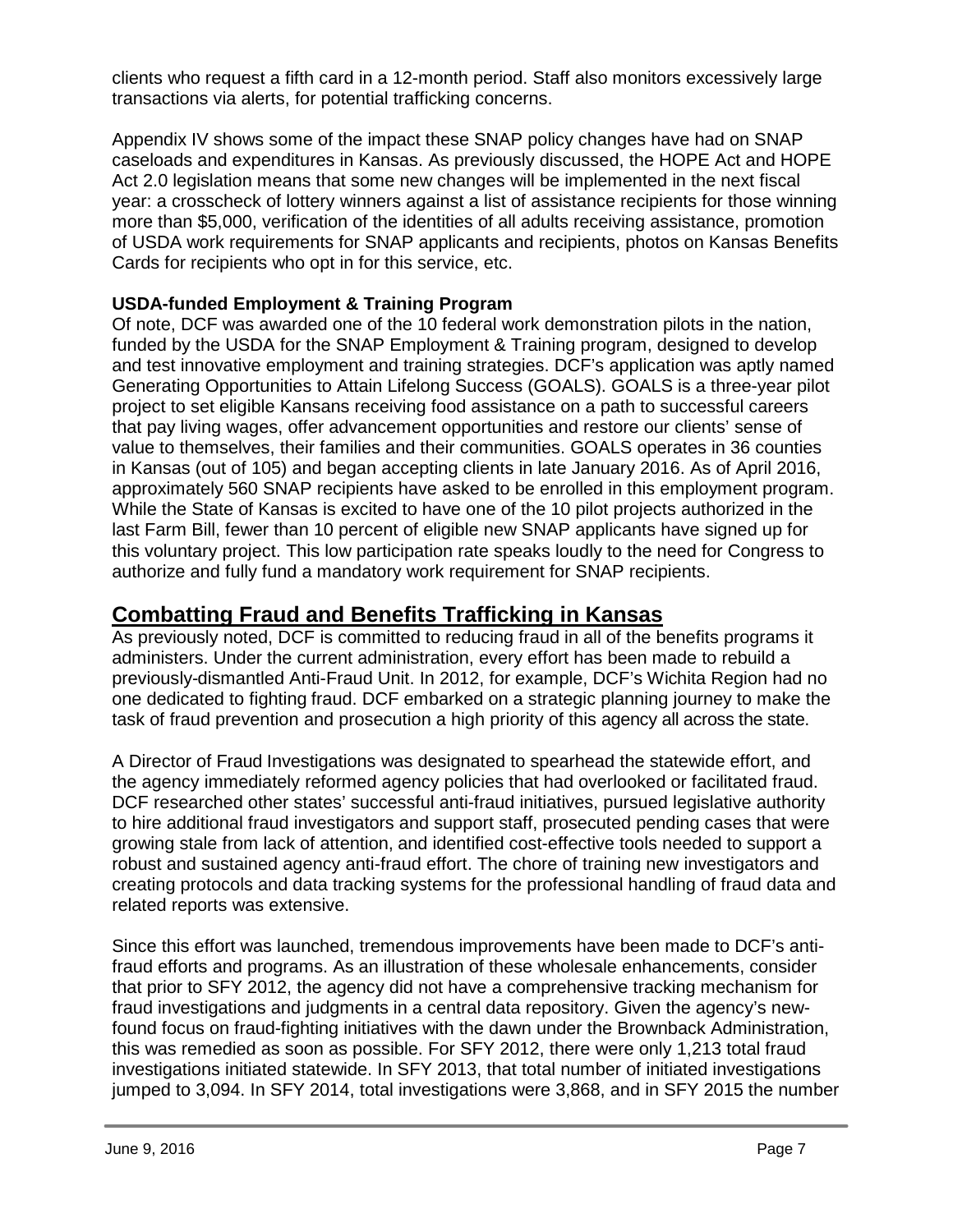was 2,601. The total dollar amount of fraud judgments established statewide went from \$941,846 in SFY 2013, to nearly \$1.8 million in SFY 2014, and to more than \$3.2 million in SFY 2015. Apart from the actual judgment amounts, there have also been substantial programs savings realized by DCF's fraud-fighting efforts. These program savings come from identifying, adjudicating and closing fraudulent cases.

DCF has dedicated two staff to centralize and process incorrect benefits for individuals who are receiving duplicate assistance in another state. This work is based on the Public Assistance Reporting Information System (PARIS) report. PARIS is a federal-state partnership that ensures the integrity of public assistance programs through detecting and deterring improper payments. PARIS works with all 50 states, the District of Columbia and Puerto Rico to assist in maintaining the honorable intentions of public benefits programs. PARIS is voluntary, and Kansas is one of the original states to implement the match program. On a quarterly basis, Kansas submits the information on our public assistance recipients for matching to other states, the Veterans Affairs compensation system, and the federal compensation system, for the purpose of identifying individuals who may be receiving duplicate assistance in another state and to ensure that individual income sources are counted correctly in the household's eligibility determination. In SFY 2015, two staff members completed work resulting in a savings or cost avoidance of \$869,767.

The detection, deterrence and prevention of welfare fraud saves taxpayer dollars that would otherwise be wrongfully received by individuals who are not entitled to receive such assistance. Anti-fraud efforts directly promote responsible stewardship of scarce public resources and could also mean that more of those scarce public resources are available to assist and strengthen the Kansas families whom we serve. Strengthening such families in turn strengthens Kansas and this great nation.

## **Recommendations for Federal SNAP Reforms**

Through a wide range of successful reforms made within Kansas, we strongly believe these improvements should be considered by other states. We now look to the federal government to take the lead on additional reforms that would empower states, such as Kansas, to further incentivize employment and self-reliance.

#### **Block Grant**

As mentioned previously, states and their residents would be best served by a federal SNAP block grant to the states. This would allow states to innovate with new policies catered to their own populations, provide flexibility for them to promote employment and protect program integrity, and measure and compare outcomes against others to see what is working the best. These state-run programs would bring government closer to the people, creating more accountability. This would, in turn, yield greater system integrity.

#### **Secretaries' Innovation Group (SIG) Recommendations**

Absent a wholesale block granting of SNAP, Congress can still take action in the meantime to improve the program. The recommendations drafted and endorsed by the Members of the Secretaries' Innovation Group (SIG) on the Food Stamp Program are certainly worth reviewing. These may be found in Appendix V. SIG is a membership organization of state human service and workforce secretaries who "exchange state program innovations and press for national solutions which favor healthy families, work, economic self-reliance, budget responsibility and limited government". I will highlight a few of the SIG recommendations here as well.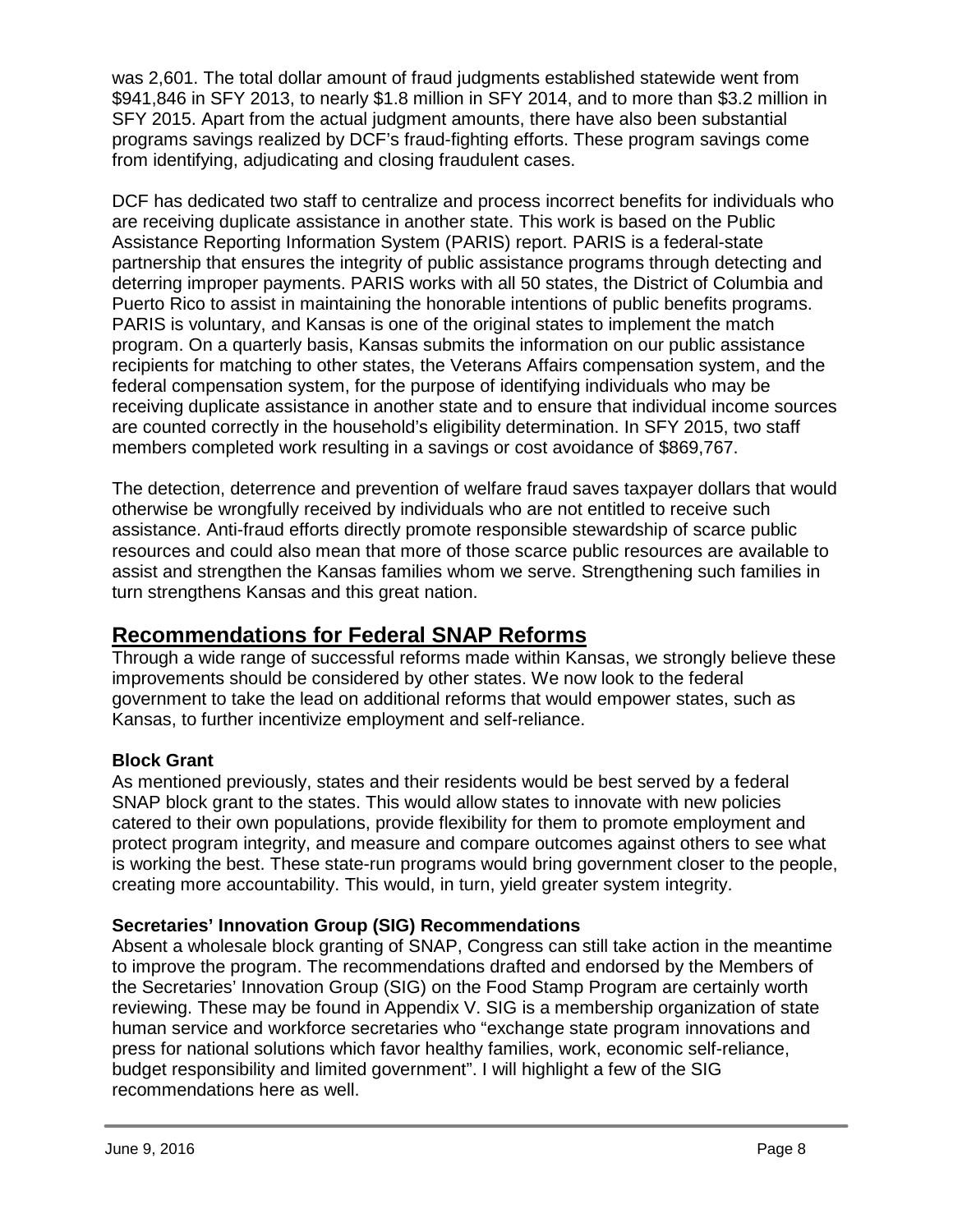#### **Healthy Food Choices**

SNAP allows for the purchase of products with no nutritional value that are typically purchased at convenience stores (e.g., energy drinks, pop, candy, etc.). These purchases should be banned, as SNAP is intended to be a supplemental *nutrition* program. This would also help the federal government be at least somewhat consistent with its emphasis on nutrition in other areas (e.g., rigid school lunch guidelines). In addition, it helps ensure that taxpayer dollars are being spent wisely. This rationale also applies to another recommendation—convenience stores should be required to carry more healthy foods to be qualified to be an FNS certified retailer for SNAP.

#### **Transaction-level Data Availability**

Transaction-level data should also be made available to states to increase transparency and inform state leaders about the effectiveness of SNAP. The federal government should require photos on EBT cards to reduce trafficking. Moreover, USDA should require positive identification and verification to ensure that applicants are who they say they are. The Kansas HOPE Act provision regarding the policy that non-citizens be treated the same as citizens for purposes of counting household income should also be a federally-mandated program requirement, for the reasons already discussed.

#### **Cooperation with Fraud Investigations**

The recently passed HOPE 2.0 legislation in Kansas establishes a requirement that recipients must cooperate with fraud investigators in other assistance programs (TANF and Child Care, e.g.). This type of mandatory cooperation is not required or even permitted by 7 CFR 273.16, in the SNAP program. This loophole allows for persons to misrepresent their circumstances but not be required to talk to an investigator or provide documentation that would verify the situation. This is a great disservice not only to taxpayers, but also to other SNAP recipients who are acting in good faith. Recipients should be required to cooperate with fraud investigators.

#### **Eliminate Purchase and Prepare Option**

Other recommended changes to SNAP that would foster and facilitate the goal of reducing fraud would be to eliminate the separate "purchase and prepare" option within one household and increase the financial incentives for states to pursue fraud, waste and abuse. Currently, states are only able to retain 35 percent of SNAP funds collected from intentional program violations or fraud cases in order to reinvest in program integrity efforts. Allowing states to retain at least 50 percent of funds collected from these cases would greatly incentivize and promote anti-fraud efforts.

## **Additional Welfare Reform in Kansas**

Beyond the broad array of reforms that Kansas has enacted in recent years to its SNAP program (among the limited options allowed by federal law), Kansas has reformed other welfare benefits programs.

#### **TANF Employment Services**

In July 2013, in an effort to be more consistent with similar agencies and clients requesting TANF cash assistance (e.g., clients requesting Department of Labor unemployment benefits), DCF changed its policies so that now applicants are required to complete registration with KANSASWORKS (Kansas' "web-based job-matching and labor market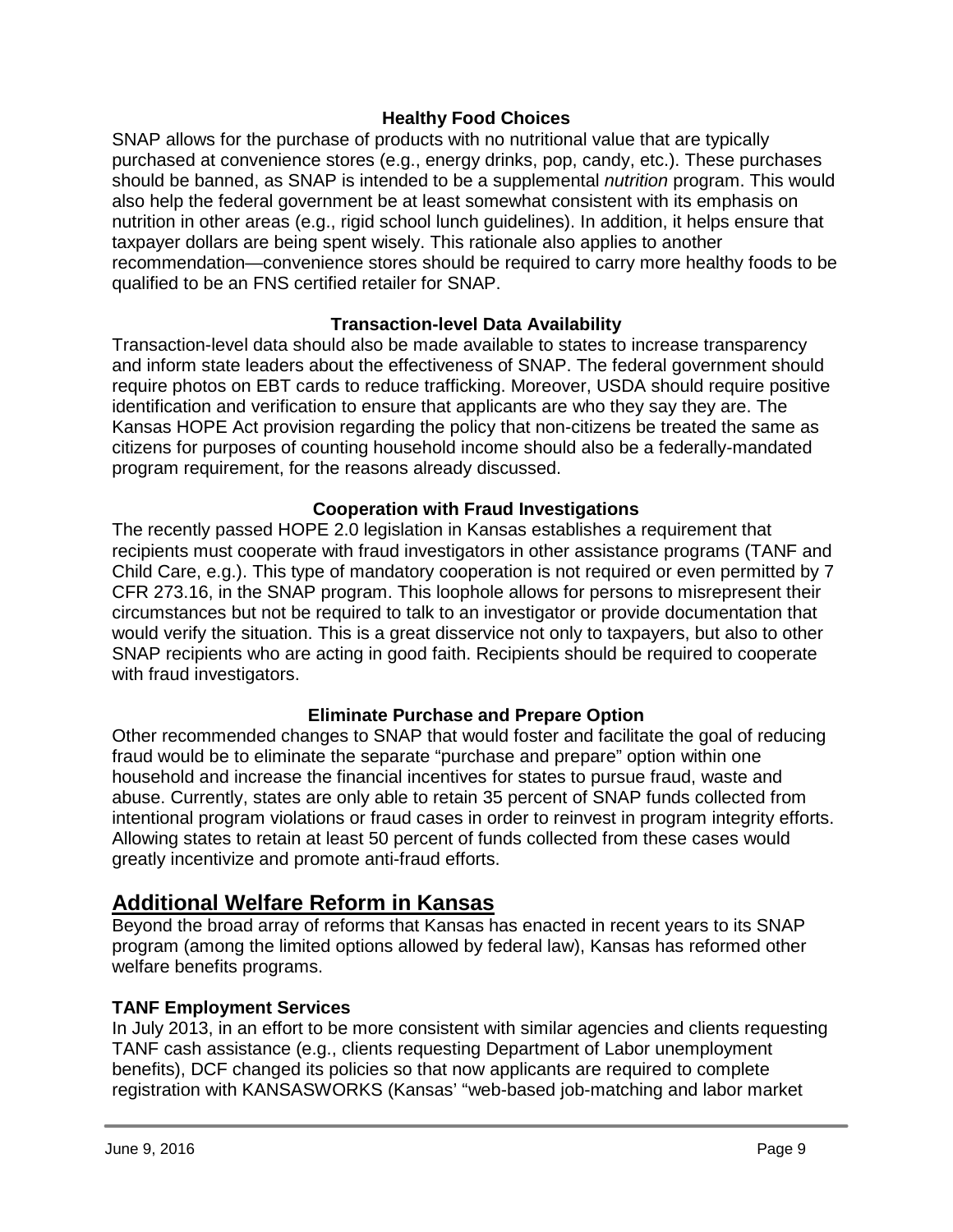information system") and to complete a self-assessment. While it is somewhat rare, a few TANF clients who took this step actually obtained employment just by going to the workforce center and being referred to an employer. If the applicant chooses not to follow through, his/her application for TANF benefits is denied.

Eligible TANF participants are engaged in work as soon as they are determined ready through the employment assessment process. TANF mandatory work program clients (work programs are required unless a client falls in an exempt category: i.e., mothers with children under two months, children, the elderly, etc.) are required to actively participate in work components that lead to competitive, integrated employment. Components are defined by the federal government as being either primary or secondary. To comply with federal work participation requirements, households need to meet at least 30 hours of participation per week, at least 20 hours of which need to be primary and at least 10 hours of which may be secondary components.

The periods of ineligibility for TANF benefits based on non-cooperation with work programs are three months and full cooperation with work program activities for a first penalty; six months and full cooperation with work program activities for a second penalty; one year and full cooperation with work program activities for a third penalty; and 10 years for a fourth or subsequent penalty.

DCF provides employment preparation services to TANF cash assistance recipients and to former recipients during the 12-month period following their use of cash assistance. The goal of these services is to provide the opportunities for clients to advance in the labor market and reach self-reliance. Employment preparation services include job search, jobreadiness activities, job retention activities, job skills training, supervised community service, education, case management, and work experience. Supportive services are also available to TANF recipients and former recipients transitioning to employment. These services include transportation, child care, special services allowance, education, case management, contracted employment services, and training.

While some clients choose not to follow through and actively participate in work requirements, those who do are assisted in the aforementioned employment preparation, job attainment and retention and support services. From 2011 through February 2016, 37,235 new employments were reported for TANF clients. As the economy improves and more businesses come to Kansas, jobs are more readily available, especially in highdemand occupations, and fewer find themselves in need of temporary assistance. These stronger work requirements, along with Kansas TANF time limits which will soon decrease to 24 months (with a possible 12-month hardship extension for qualifying clients) as part of HOPE 2.0, were created to discourage welfare dependency and encourage employment.

TANF participation has declined significantly—an indication that more people became employed while others chose not to complete the necessary steps to determine eligibility for TANF, or to go to work. Kansas TANF caseloads have decreased from more than 40,000 persons in January 2011 to just over 11,000 persons in March 2016. As TANF families transition out of the program at 24 months, they may continue to be eligible for SNAP, child care, medical, energy, and/or housing assistance. Based upon all closure reasons, 95 percent of our TANF closures do continue to get transitional and/or support services once they leave TANF. The average (mean) TANF client only receives cash assistance for 16 months, while the median TANF client only needs TANF for 12 months. The number of average monthly new employments tracked by TANF Employment Services are decreasing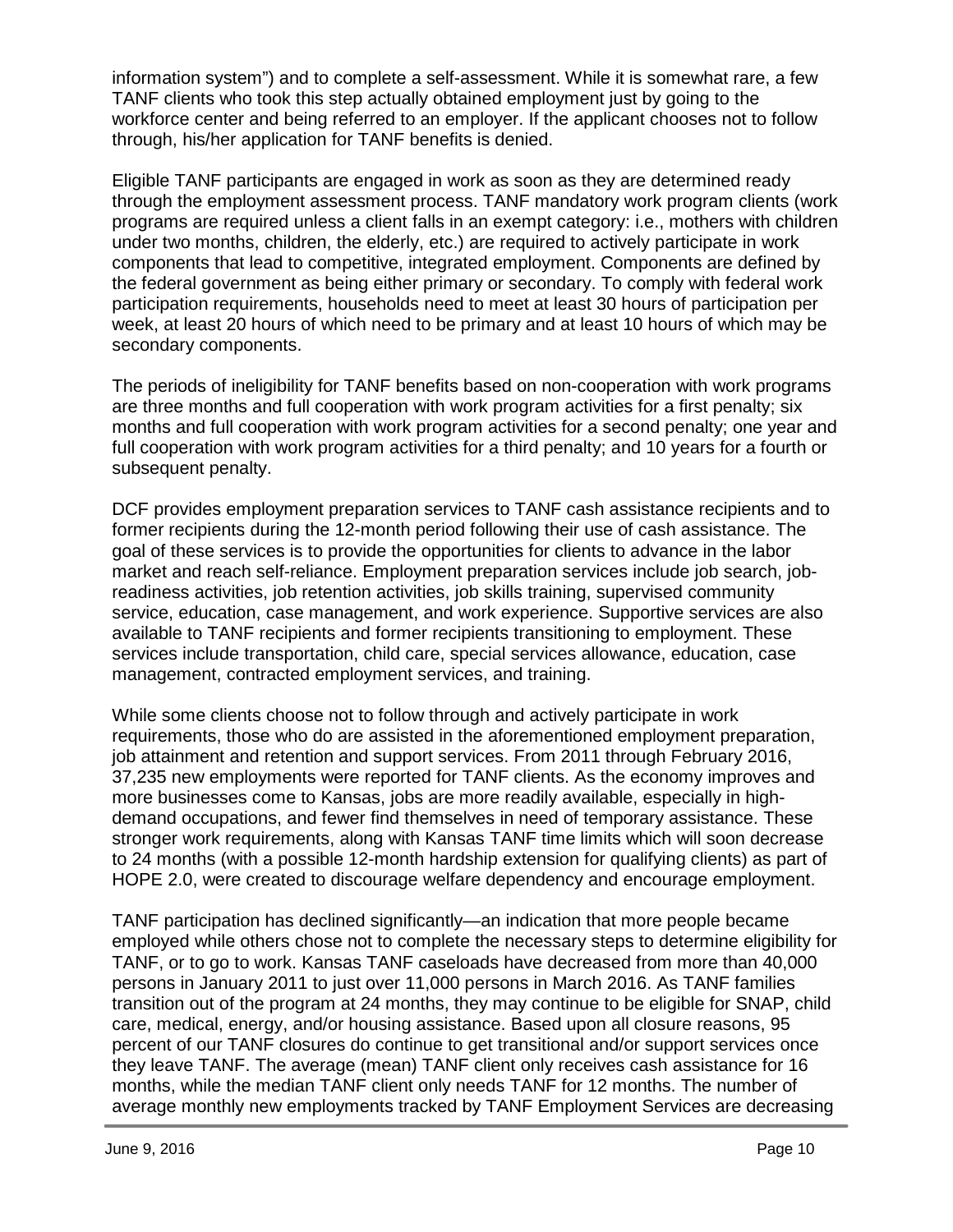annually because our TANF caseload has also decreased every year (people on TANF are getting jobs and thus do not need/qualify for cash assistance, the economy is improving, and people sometimes choose not to cooperate and fall off the rolls).

#### **TANF Drug Testing**

The State of Kansas also has statutes in place that require suspicion-based drug testing for TANF clients. Some of these suspicious indicators could include arrest records (within the last 12 months), employment records (loss of job for failing a drug test, e.g., within the last 12 months), self-declaration, visual observation of drug use or paraphernalia, SASSI (Substance Abuse Subtle Screening Inventory) indicators, or prior refusal to drug test. DCF contracts with sites across Kansas that are licensed to conduct sampling and testing (via urinalysis) for amphetamines/methamphetamines, cannabinoids (THC/marijuana), cocaine, opiates, and Phencyclidine (PCP). Consequences for testing positive include requirements for the individual to complete substance abuse treatment and a job-skills training course, and escalating periods of ineligibility for TANF upon additional positive tests. Refusal to test also brings escalating periods of ineligibility for TANF. Children in these households remain eligible for TANF cash assistance with the help of a protective payee to administer the benefits on their behalf.

Research shows that a majority of companies require drug and alcohol testing. State drug testing prepares individuals for what they can expect when they apply for and accept employment. The TANF drug testing initiative was started to properly identify those individuals who are currently using controlled substances so that we can assist in providing the treatment, rehabilitation and training necessary for them to become self-reliant.

#### **Additional TANF Reforms**

DCF has made further policy changes to welfare programs as well (many of which are codified in the HOPE Act). Some of these include requiring TANF clients with disabilities to participate in work activities to the extent consistent with their disabilities, requiring 28 hours of work per week to obtain Child Care Assistance (unless the client is in an approved education or training program), requiring DCF to retain a sufficient number of work programs and anti-fraud staff, and prohibiting cash assistance from being used in liquor stores, casinos, massage parlors, pari-mutuel facilities, etc.

Additional Kansas statistics, tables, and information on our TANF reforms can be found in Appendix VI.

## **Success Stories**

At the end of the day, the success of our clients shows the efficacy of our policy changes. Below are a few examples of these success stories.

#### **Success Story 1: Former Felon Gains Dignity and Responsibility**

A person on TANF that we worked with was recently released from prison (he had felony conviction for a financial crime). He obtained a job at a carwash at \$8.50 an hour as a parttime survival job. The employer kept calling him to work extra shifts and he would go in while others failed to show up for work. He soon was getting full-time hours. In about three weeks' time, the employer moved him to a different carwash, gave him the responsibility of running it, gave him the keys and alarm codes to the business, and is going to be training him on how to fix the equipment. He is expecting a raise. He continues to receive on-thejob training, and transportation payments.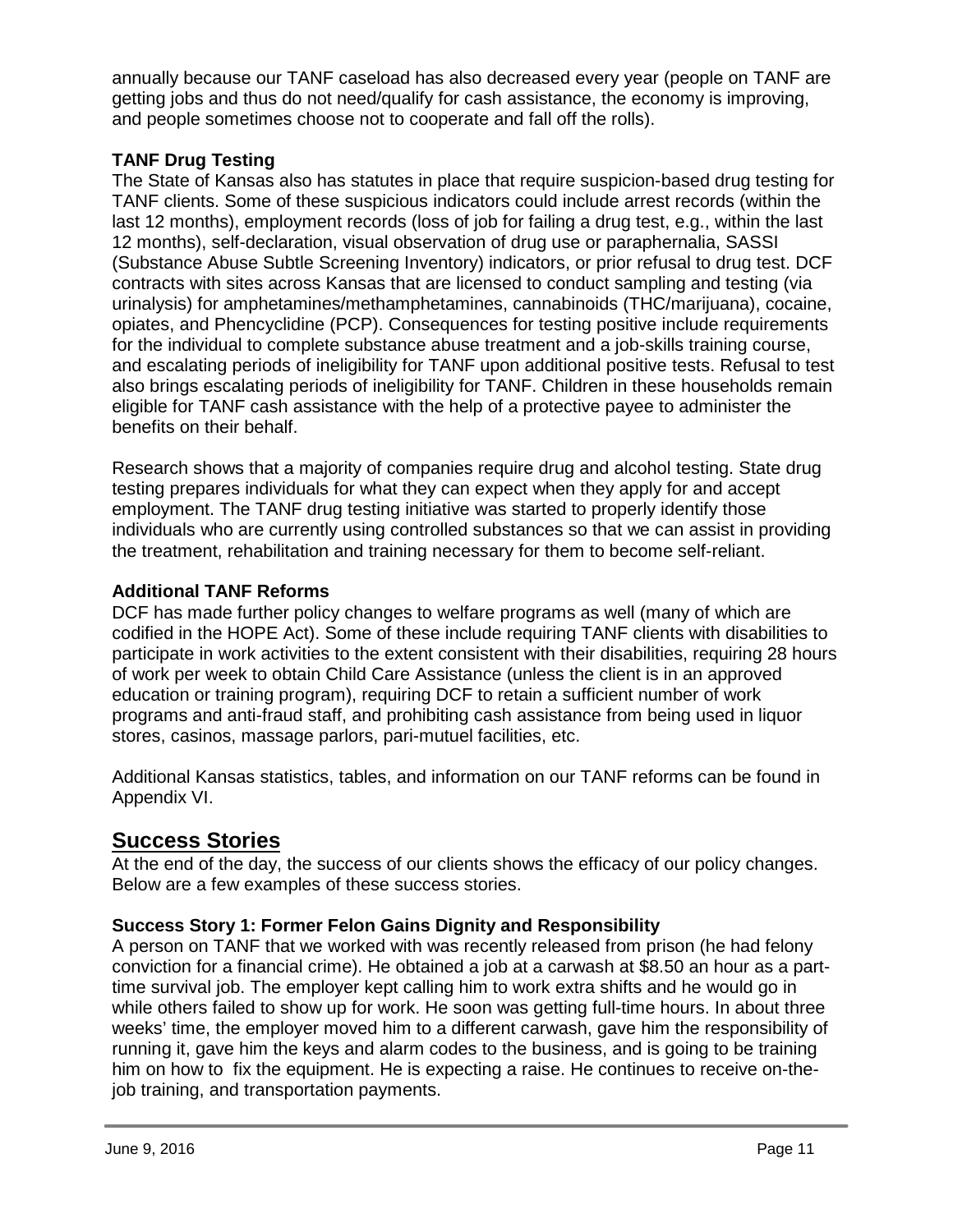#### **Success Story 2: Single Mother Maintains Stable Employment**

A single mother of two daughters applied for assistance in April, after her employment terminated due to a sick child. She was determined to return to employment in customer service, and to find child care for her child. She was referred to a provider and secured employment for 28 hours a week at \$9.30 per hour after 20 hours of training. The work schedule varied and child care once again became an issue. She continued to look for more stable employment, and started a full-time position at \$11.73 per hour at the local cable provider. This client set a goal to "find a stable job" and was determined to make the right decisions to achieve that goal. The child care subsidy helped her obtain that goal.

#### **Success Story 3: Women Receives Assistance to Start New and Promising Job**

A client had been attending in-patient rehabilitation treatment long before being in the GOALS program. She has since graduated out of in-patient and has been attending outpatient treatment for a while. She faithfully attended rehabilitation and was considered jobready there. She was motivated for a bright future, however she had very limited clothing options (one pair of clothes and heavily worn tennis shoes). The case manager has been coaching her, and her goal was to be able to buy herself some more clothes once she received a few paychecks. A plastics company called and offered her a job for the following week, but she had to show up with steel-toed boots on and ready to go. With the help of DCF staff, she was able to obtain steel-toed boots, a pair of jeans and three shirts. She started off at 37 hours per week at \$9.50 per hour, with a raise coming to her after her probationary period was over. She was excited about bettering herself through this opportunity.

## **Conclusion**

It is our ultimate goal to help individuals move from poverty to prosperity through selfreliance. The most recent KIDS Count report in Kansas showed that 3,000 fewer children were in poverty than the prior report. Yet, we recognize that there is more work to be done.

Kansas has decided not to put its dollars toward the "poverty-industrial complex" that is built around the premise of putting trifling sums of government money in the hands of people who have fallen on hard times. These people get trapped in a system that incentivizes them to not work. Instead, DCF encourages self-reliance through its administration of SNAP and other welfare programs.

To that end, we reformed our policies to treat all Kansans in need with respect and to value their God-given potential to succeed, even if some would prefer to "throw money at the 'problem'." Our reform measures enhance program integrity and protect Kansas taxpayers, ensuring that benefits are available for those actually in need of temporary assistance. These reforms help Kansas measure success by the number of people coming off of welfare and getting into employment, rather than by the number of people stuck in poverty who are still on welfare.

We codified and enhanced these policies by drafting and advocating for the Kansas HOPE Act, the most comprehensive welfare reform legislation passed by any state in the country. Kansas has chosen to promote employment and personal responsibility, offering support along the way, as people learn how to thrive instead of just survive. It has been my honor to provide this testimony to you. Thank you.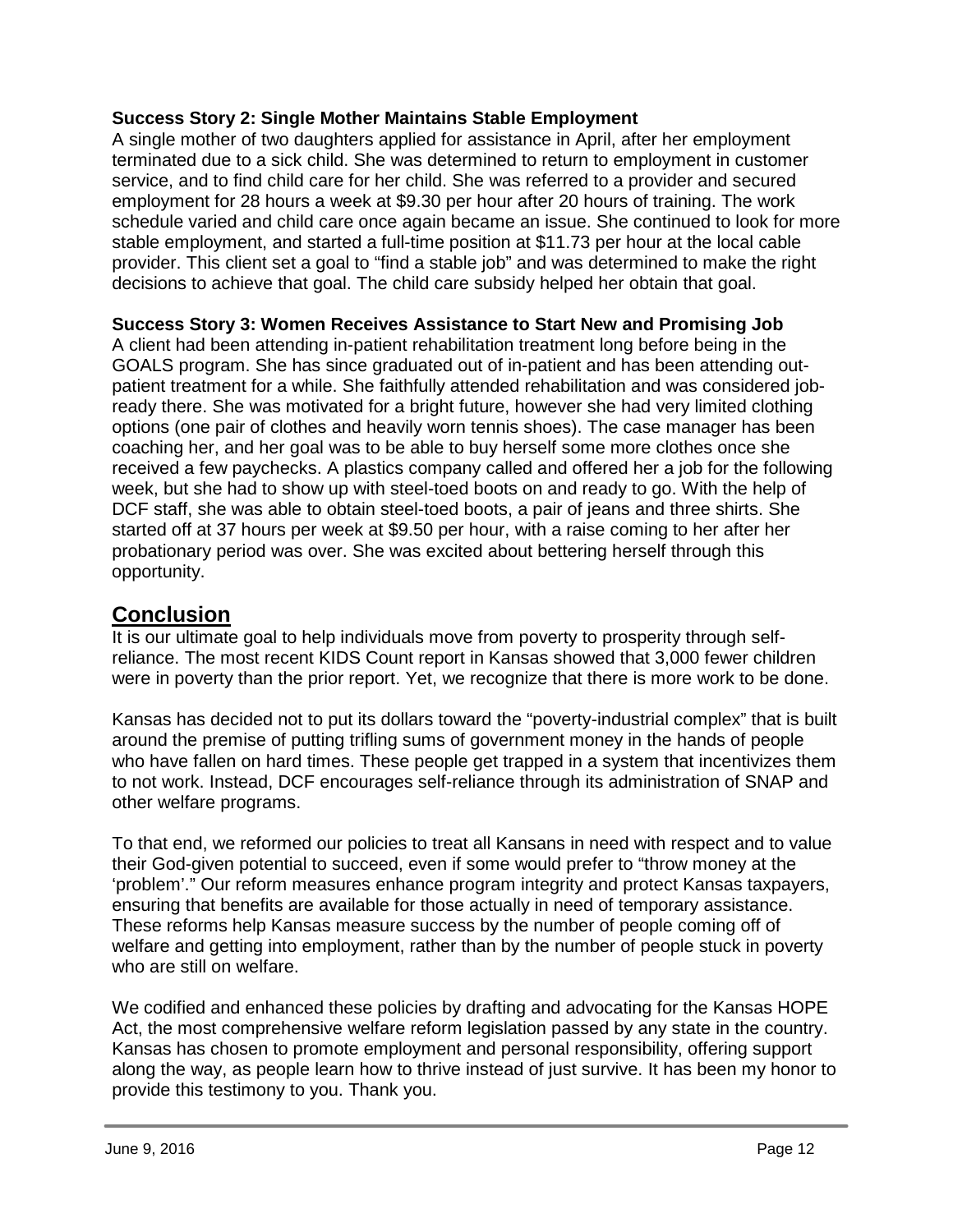

Phyllis Gilmore is a former Kansas state legislator who also served as the executive director of the Kansas Behavioral Sciences Regulatory Board (BSRB), based in Topeka, Kan., for more than 11 years. The BSRB licenses and regulates most of the mental health professionals in Kansas. She served as a member of the Kansas House of Representatives from 1994-2000, representing Johnson County. Her private sector experience is primarily within the areas of adoption and health care. Gilmore is a licensed specialist in clinical social work with a master's degree in social work from Washington University in St. Louis. She was appointed to Secretary by Governor Sam Brownback on Feb. 3, 2012.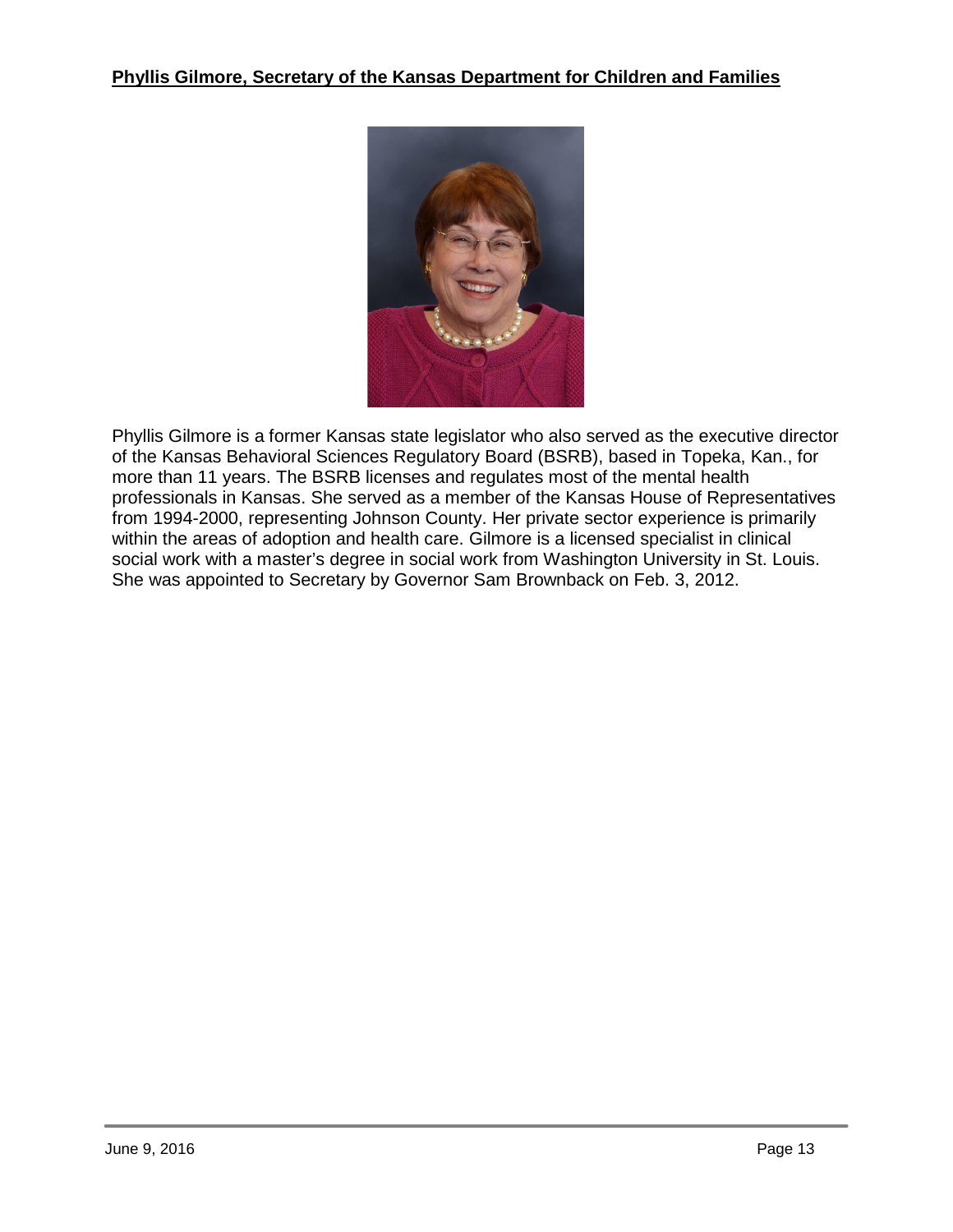#### **Appendix I – Kansas HOPE Act Summary**



**SUMMARY:** This legislation codifies existing welfare policy reforms enacted by the Kansas Department for Children and Families. These employment-focused policy changes should be in statute to ensure transparency and legislative input. The additional proposals will help us achieve our mission, which includes encouraging personal responsibility. The most effective path out of poverty is employment. We have seen first-hand how this is true for individuals who participate in our work programs.

#### **WHAT THE HOPE ACT DOES:**

- recodify public assistance statutes and incorporate existing policies in statute
- repeal obsolete statutes
- add several new policies

#### Welfare reforms into law

#### *TANF Cash Assistance*

- Progressive periods of ineligibility for not complying with TANF work requirements.
- 36-month<sup>[1](#page-13-0)</sup> TANF lifetime limit. An additional 12 months of eligibility may be allowed if hardship criteria are met.
- Prohibit TANF cash assistance from being used in liquor stores, casinos, gaming establishments, and retail establishments providing adult entertainment.
- Authorize diversion payments in lieu of monthly cash assistance.
- Include current eligibility requirements, such as completing a work assessment and cooperating with work programs.
- Establish an exemption from the TANF work participation requirements for parents with a child less than three months of age. The three-month limitation shall not apply if the adult is personally providing care for a child born significantly premature, with serious medical conditions/ disabilities.
- Require a 90-day review for clients placed in a "work experience" activity.
- Require persons with disabilities to participate in work activities to an extent consistent with their disabilities.

#### *TANF Cash Assistance and Child Care Assistance*

• Progressive periods of ineligibility for TANF cash assistance and child care assistance for not complying with child support requirements.

l

<span id="page-13-0"></span> $1$  This has been changed to 24 months.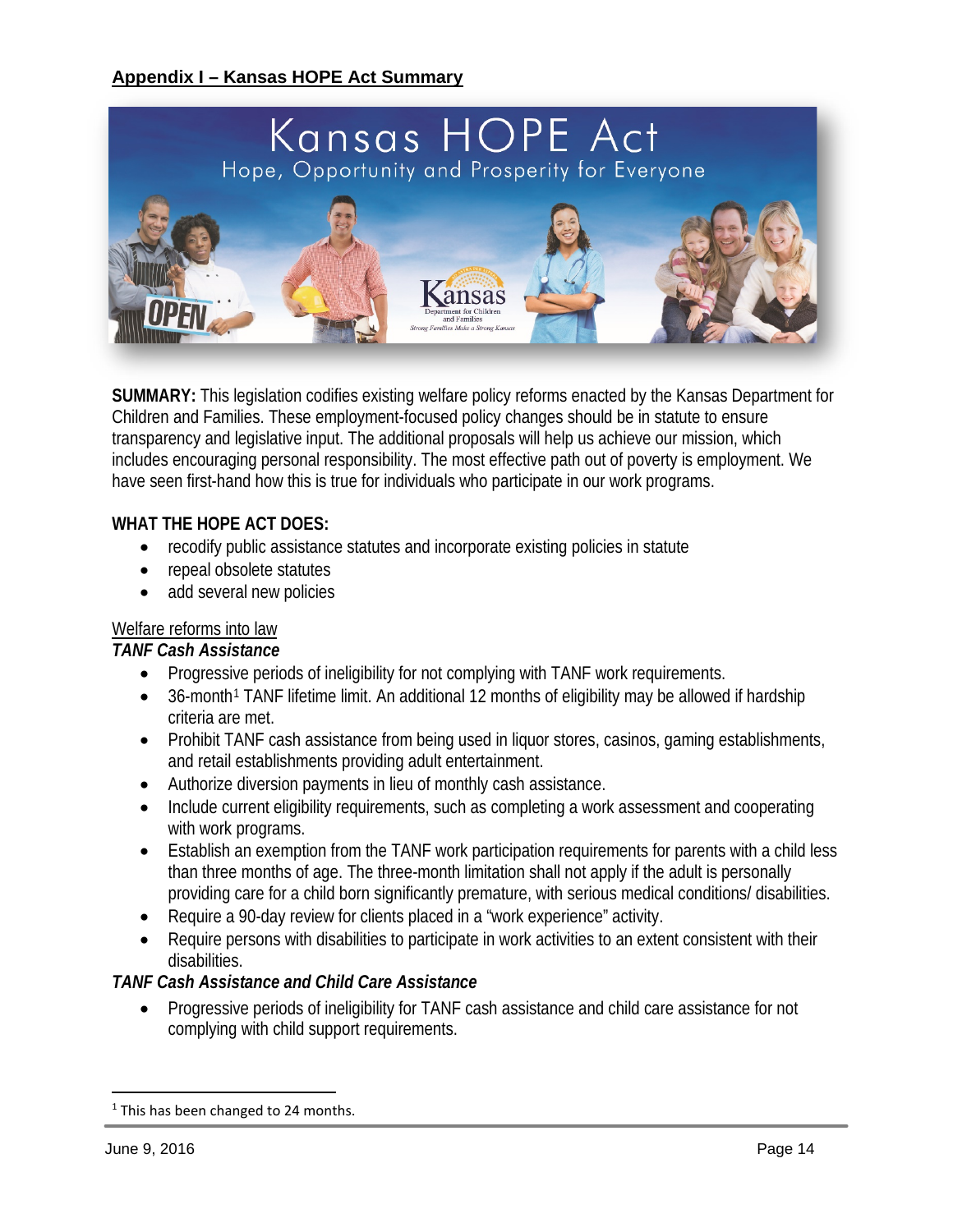- Establish fraud penalties. Assistance to the children in the family may be continued under a third party, protective payee.
- Count the income of cohabitating partners when determining eligibility and benefits.

## *Child Care Assistance*

- Establish a 20-hour minimum weekly work eligibility requirement for employed parents (not receiving TANF cash assistance).
- Reduce the minimum weekly work requirement to 15 hours for parents engaged in post-secondary education.

### *SNAP (Food Assistance)*

- Prohibit the state from adopting the U.S. Department of Agriculture option of "broad-based" categorical eligibility" which expands SNAP eligibility and assistance.
- Prohibit the use of federal or state funds for advertising to promote SNAP participation.
- Prohibit DCF from requesting or implementing a U.S. Department of Agriculture waiver or program that would relax the 1996 Welfare Reform Act's time limit on employable adults with no children.
- Count the income of non-citizens when determining SNAP benefits.
- Name a protective payee for SNAP households where the adults have been convicted of fraud

### Statutes Repealed

- Certain programs no longer exist, that should be removed from existing language, including General Assistance, Transitional General Assistance and KanWork programs.
- The mandate is removed that requires DCF to apply to the federal government for the approval to implement electronic benefits transfers.
- The final repeal concerns statutes under which DCF would establish and operate child care centers.

## New Policies Proposed

- Child Support Cooperation—SNAP adult recipients would be required to cooperate with child support and work program requirements.
- Drug Convictions—The individual shall be permanently disqualified if they have been convicted of a state or federal felony offense occurring on or after July 1, 2015, involving possession or use of a controlled substance or controlled substance analog. An individual shall be eligible for food assistance if the individual enrolls in and participates in a drug treatment program approved by the secretary, submits to and passes a drug test and agrees to submit to drug testing if requested by the department pursuant to a drug testing plan. An individual's failure to submit to testing or failure to successfully pass a drug test shall result in ineligibility for food assistance until a drug test is successfully passed. Failure to successfully complete a drug treatment program shall result in ineligibility for food assistance until a drug treatment plan approved by the secretary is successfully completed, the individual passes a drug test, and agrees to submit to drug testing if requested by the department pursuant to a drug testing plan. If an individual is convicted a second time on or after July 1, 2015, then the individual will be permanently disqualified. Any family members will continue to receive food assistance if otherwise eligible.
- Prohibited Purchases—TANF recipients would be prohibited from using cash assistance for sexually-oriented adult materials, in sexually-oriented businesses, or in any business or retail establishment where minors under age 18 are not permitted. TANF cash assistance would also not be allowed to purchase concert tickets, professional or collegiate sporting event tickets or tickets for other entertainment events intended for the general public. Cash assistance cannot be used in a jewelry store, tattoo parlor, massage parlor, body piercing parlor, spa, nail salon, lingerie shop,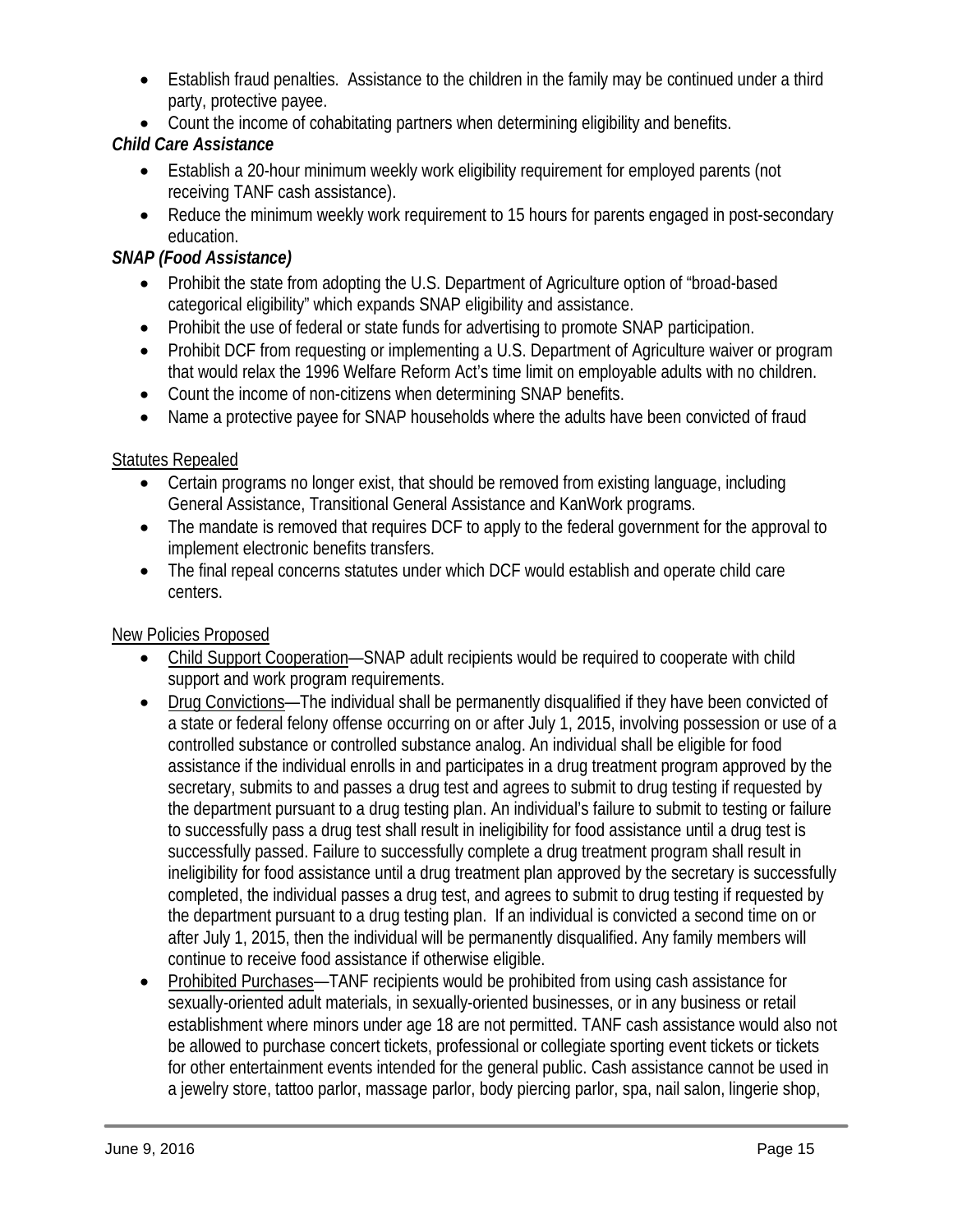tobacco paraphernalia store, vapor cigarette store, psychic or fortune telling business, bail bond company, video arcade, movie theater, swimming pool, cruise ship, theme park, dog or horse racing facility or pari-mutuel facility.

- 36-month[2](#page-15-0) TANF Time Limit—The family group shall not be eligible for TANF if the family group contains at least one adult member who has received TANF, including the federal TANF assistance received in any other state, for 36 calendar months beginning on and after October 1, 1996, unless the secretary determines a hardship exists and grants an extension allowing receipt of TANF until the 48-month limit is reached.
- Family Resources—When determining eligibility, one motor vehicle owned by the applicant for assistance, regardless of the value of such vehicle, is considered exempt personal property and any equity in any boat, personal water craft, recreational vehicle, recreational off-highway vehicle or all-terrain vehicle, as defined by K.S.A. 8-126, and amendments thereto, or any additional motor vehicle owned by the applicant for assistance is a nonexempt resource of the applicant for assistance except that any additional motor vehicle used by the applicant, the applicant's spouse or the applicant's cohabiting partner for the primary purpose of earning income may be considered as exempt personal property in the secretary's discretion.
- Cash Withdrawal Limit—No TANF cash assistance shall be used for purchases at points of sale outside of the state of Kansas. TANF cash assistance transactions for cash withdrawals from automated teller machines (ATMs) shall be limited to one transaction per day. ATM transactions were initially limited to \$25 per transaction, but the \$25 limit was rescinded by the Secretary in accordance with legislative authority granted to DCF to raise or rescind the limit if necessary to comply with the provisions of federal law which govern adequate access to cash assistance.
- Photo IDs—Photograph of the recipient (or parent/guardian of a child) of public assistance shall be placed on any Kansas benefits cards. The card may serve as valid ID for voting purposes. The amendment provides for an opt-in provision.
- Gross Income Standards—The secretary for children and families shall not apply gross income standards for food assistance higher than the standards specified in 7 U.S.C. 2014(c) unless expressly required by federal law. Categorical eligibility exempting households from such gross income standards requirements shall not be granted for any non-cash, in-kind or other benefit unless expressly required by federal law.
- Electronic verification—Conduct an electronic check for any false information provided on an application for TANF and other benefits programs administered by the department.

 *(This language serves as a summary, and is not exact. Precise language can be found in K.S.A. 39- 701 et seq.)*

l

<span id="page-15-0"></span> $2$  This has been changed to 24 months.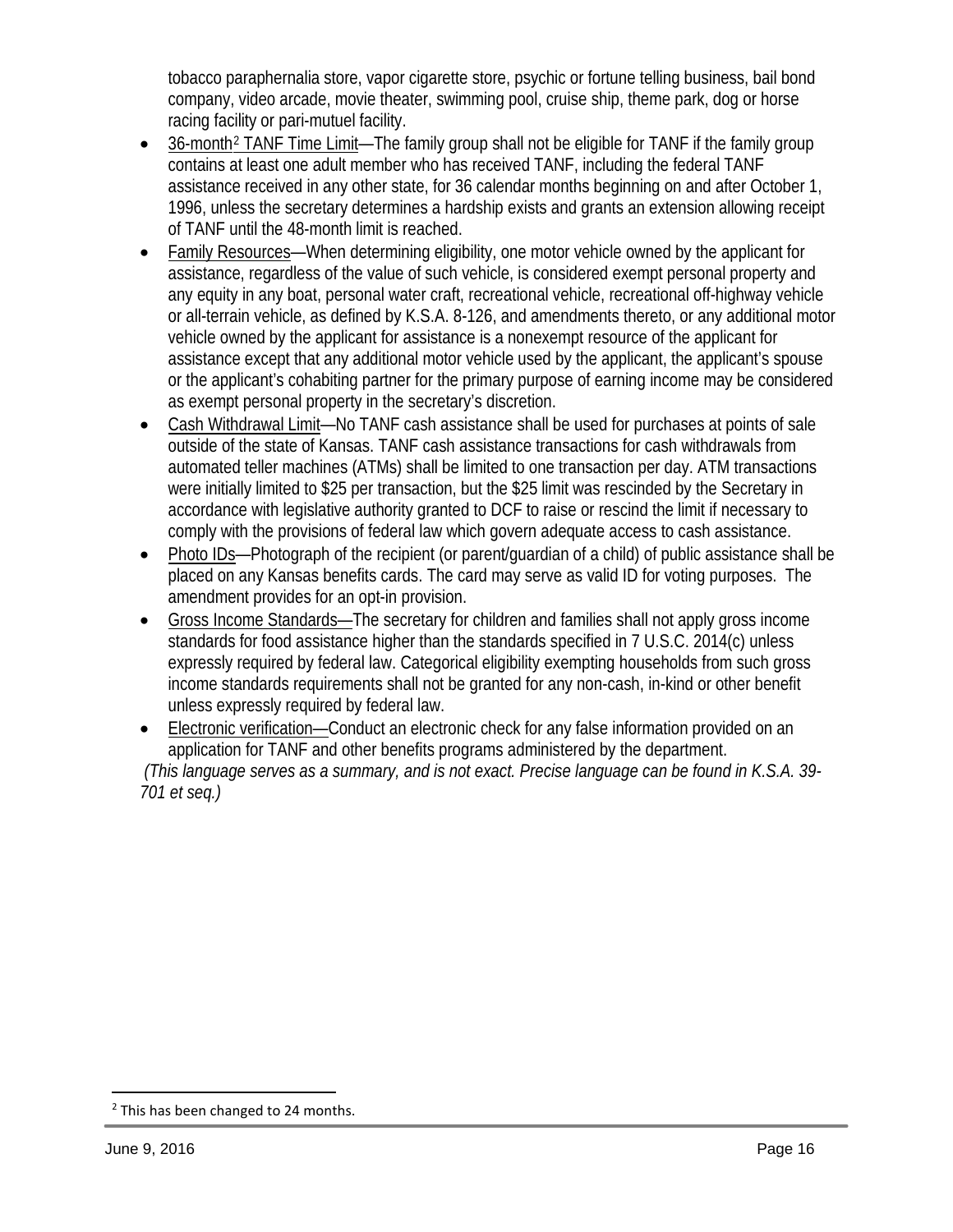

**SUMMARY**: In April 2015, Governor Sam Brownback signed into law the Kansas Hope, Opportunity, and Prosperity for Everyone (HOPE) Act, the most comprehensive state welfare reform in the nation. Many of the provisions codified existing DCF policies that were designed to help welfare benefits clients to move from poverty to self-reliance through employment. During the 2016 legislative session, lawmakers introduced additional reforms to further promote employment-driven poverty solutions. In May 2016, HOPE Act 2.0 passed both chambers and was signed by Governor Brownback. As HOPE Act 2.0 becomes law, the following will take effect immediately in some cases, in others, following an appropriate transition period:

- 1. Crosscheck lottery winners receiving cash, food assistance or child care. The proposed winnings threshold of \$5,000 would require the recipient to verify their income and resources.
- 2. Verify the identity of all cash, food and child care assistance adults in the assistance household. Current policy only requires verification of the adult applying for the entire household.
- 3. Require applicants and recipients of cash and child care assistance to cooperate with any fraud investigations. The agency would also be required to maintain a sufficient level of dedicated fraud investigative staff.
- 4. Monitor excessive benefit card replacements, including referrals to the agency's fraud investigation unit.
- 5. Include USDA work requirements for food assistance applicants and recipients.
- 6. Technical correction on TANF lifetime limits for Kansas diversion payment recipients.
- 7. Provide greater clarification and ability of the Secretary to monitor, enforce and recover assistance knowingly purchased, received, transferred, sold, acquired or possessed by anyone except as authorized by controlling statutes, regulations and policies.

8. Reduce TANF lifetime limit to 24 months from current limit of 36 months. *(This language serves as a summary, and is not exact. Precise language can be found in K.S.A. 39-701 et seq.)*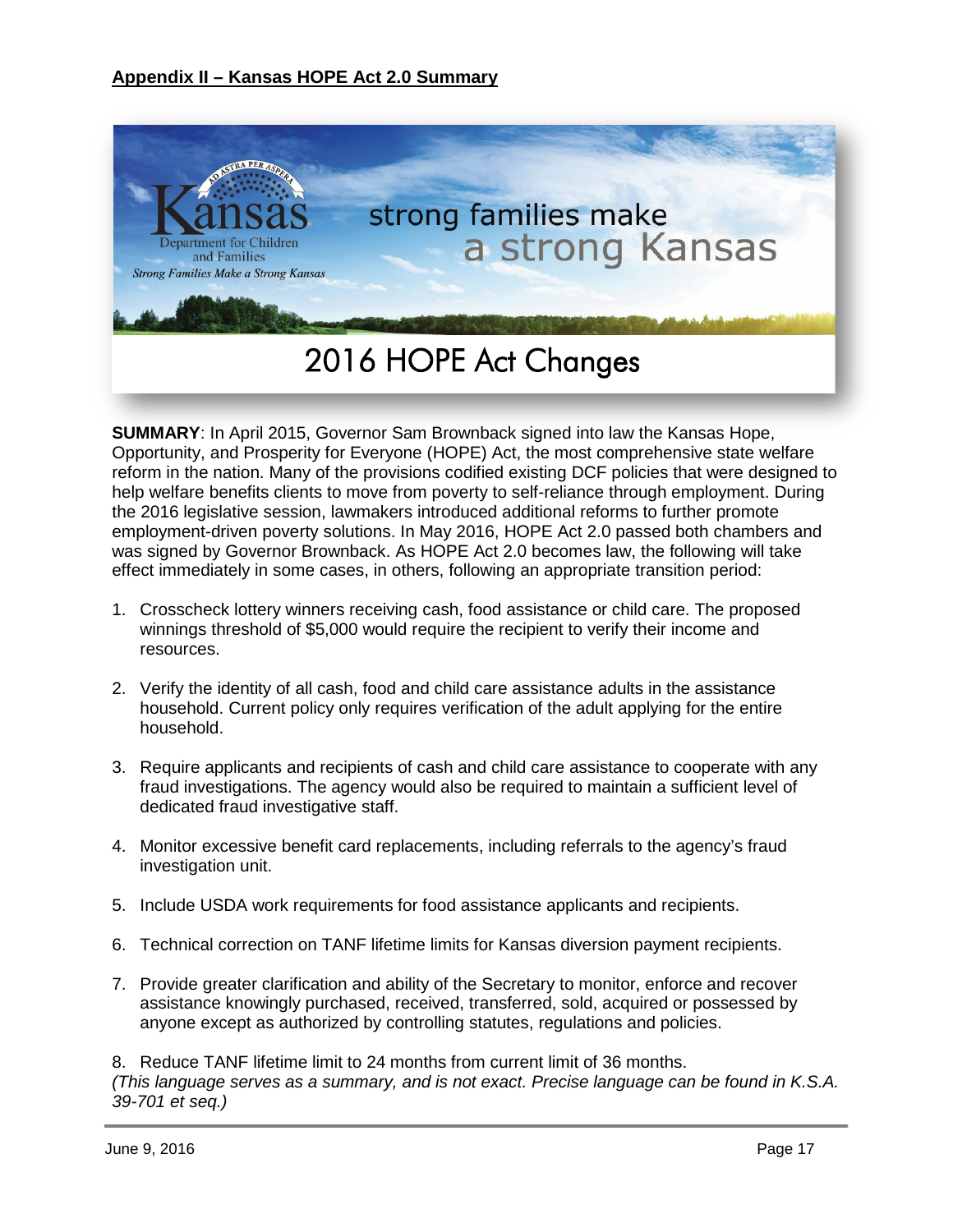# **Report: The Power of Work – How Kansas' Welfare Reform is Lifting Americans Out of Poverty**



[JONATHAN INGRAM](http://thefga.org/author/jonathan-ingram/), FEBRUARY 16TH, 2016

## **EXECUTIVE SUMMARY**

Too many Americans are trapped in failing welfare programs and the problem is getting worse. The number of people dependent on government has exploded in recent years, largely due to state and federal expansions.

This was driven by the misguided conventional wisdom that the best way to reduce poverty is to expand welfare to more people and hope that they would eventually work their way out of dependency. But new research turns that notion upside down

In 2013, Kansas bucked the welfare-expansion trend and implemented common-sense work requirements and time limits for able-bodied adults without dependents on food stamps. Under the leadership of Governor Sam Brownback, state officials launched the most comprehensive welfare tracking system of its kind to monitor the impact on individuals' employment and earnings.

The results were remarkable.

**With no welfare work requirement or time limit, just one in five able-bodied adults on food stamps worked. Nearly 93 percent of them were in poverty, most in severe poverty.**

Since implementing work requirements and time limits, the number of able-bodied adults on food stamps has dropped by 75 percent.

**These reforms immediately freed nearly 13,000 Kansans from welfare on December 31, 2013.** Nearly 60 percent of those leaving food stamps found employment within 12 months and their incomes rose by an average of 127 percent per year. That higher income more than offset the food stamps they lost, increasing economic activity and bringing in new resources for other state priorities. Better still, the average income among working ablebodied adults is now above the poverty line.

**Those still receiving food stamps, but now subject to a work requirement, are also better off.** The typical enrollee has significantly increased their employment and incomes, although their incomes are not as high as those freed completely from welfare.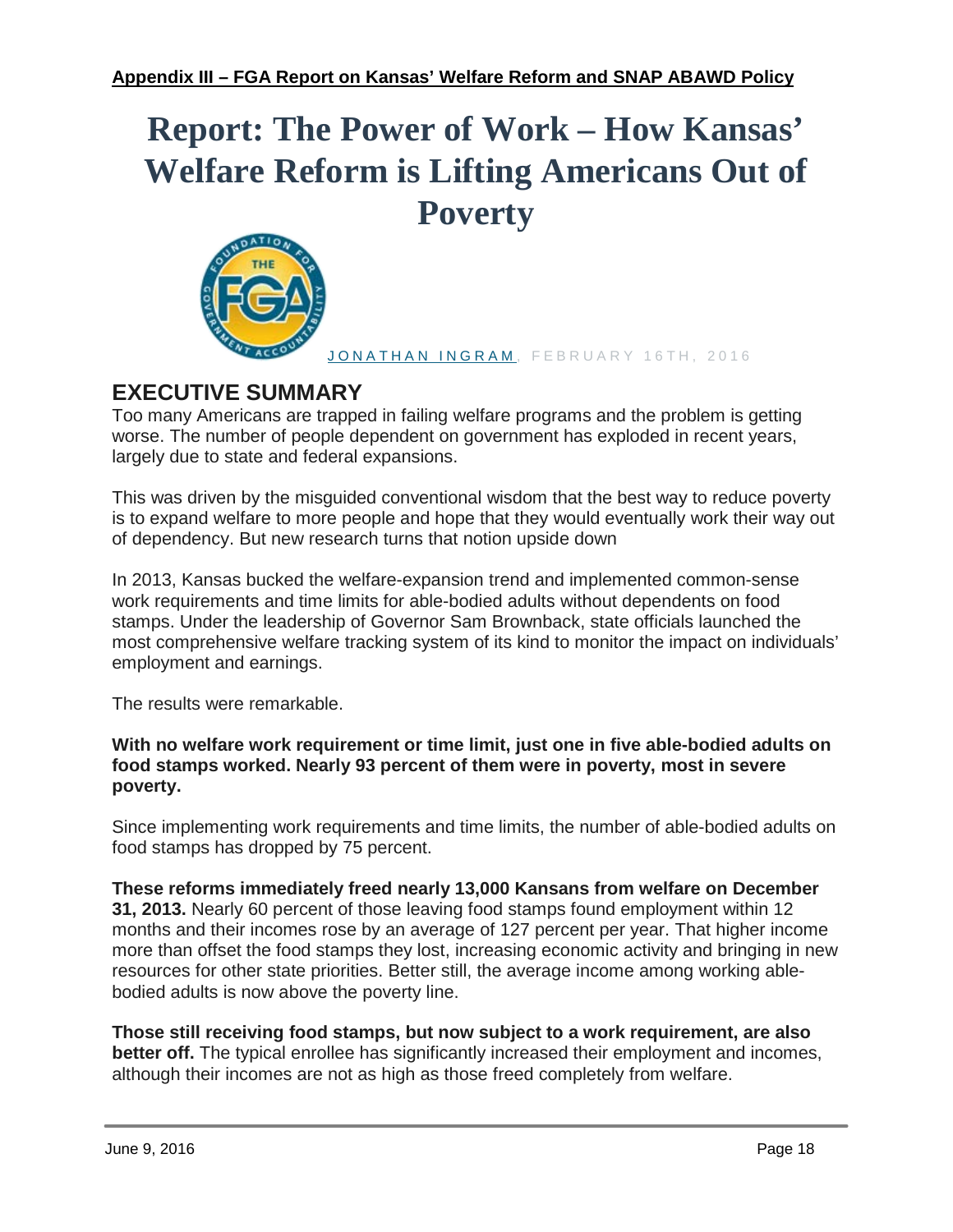**Long-term welfare caused severe damage.** The data shows that the less time these ablebodied adults spend on welfare, the quicker they can get back into the workforce once they are freed from welfare and the more money they will make. These Kansans are discovering new lives of independence and self-reliance that, in some cases, they haven't known for more than two decades.

This new evidence provides policymakers with an opportunity to rethink how they approach welfare. Reformers must refocus their anti-poverty efforts on freeing people from welfare completely instead of simply reforming the welfare experience itself. Policymakers across the country should take a page from Kansas, restore the working class, and give real hope to millions trapped in lives of dependency and poverty.

Executive Summary: **[http://thefga.org/research/report-the-power-of-work-how-kansas](http://thefga.org/research/report-the-power-of-work-how-kansas-welfare-reform-is-lifting-americans-out-of-poverty/)[welfare-reform-is-lifting-americans-out-of-poverty/](http://thefga.org/research/report-the-power-of-work-how-kansas-welfare-reform-is-lifting-americans-out-of-poverty/)**

One-Pager: **[http://thefga.org/wp-content/uploads/2016/02/KS-Success-Story-One-](http://thefga.org/wp-content/uploads/2016/02/KS-Success-Story-One-Pager-Final-2.16.pdf)[Pager-Final-2.16.pdf](http://thefga.org/wp-content/uploads/2016/02/KS-Success-Story-One-Pager-Final-2.16.pdf)**

Full Report: **[http://thefga.org/wp-content/uploads/2016/02/PowerOfWork-](http://thefga.org/wp-content/uploads/2016/02/PowerOfWork-KansasWelfareReform.pdf)[KansasWelfareReform.pdf](http://thefga.org/wp-content/uploads/2016/02/PowerOfWork-KansasWelfareReform.pdf)**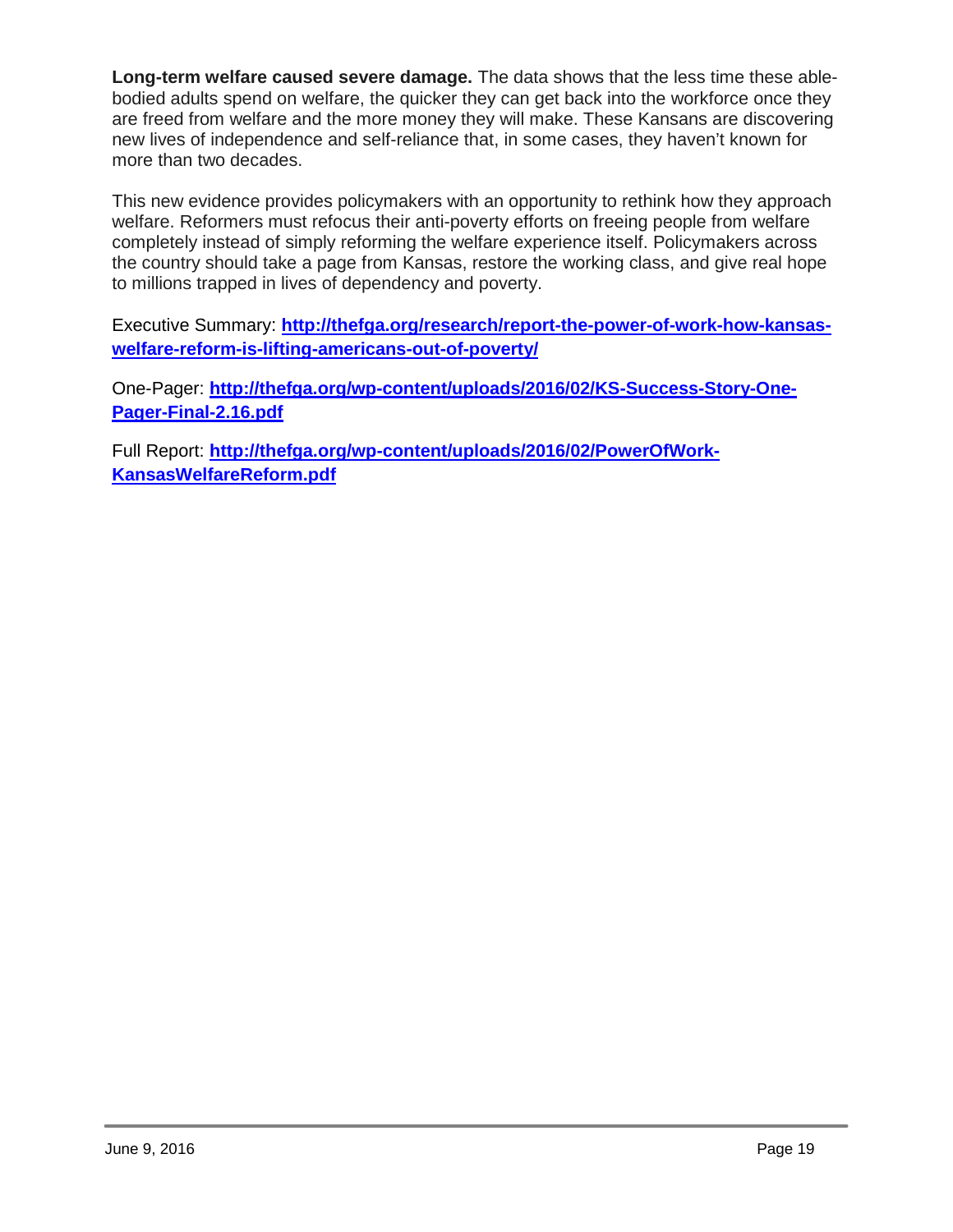| Appendix IV - Kansas SNAP Caseloads |  |
|-------------------------------------|--|
|-------------------------------------|--|

|                                         | <b>Households</b> Adults |         | <b>Children</b> | Total<br><b>Persons</b> | <b>Monthly</b><br><b>Expenditures</b> |
|-----------------------------------------|--------------------------|---------|-----------------|-------------------------|---------------------------------------|
| <b>SNAP Caseload in</b><br>January 2011 | 138,733                  | 162,050 | 137,549         | 299,599                 | \$37,852,754                          |
| <b>SNAP Caseload in March</b><br>2016   | 114,134                  | 133,224 | 119,807         | 253,031                 | \$28,543,299                          |
| <b>Percentage Decrease:</b>             | 18%                      | 18%     | 13%             | 15%                     | 25%                                   |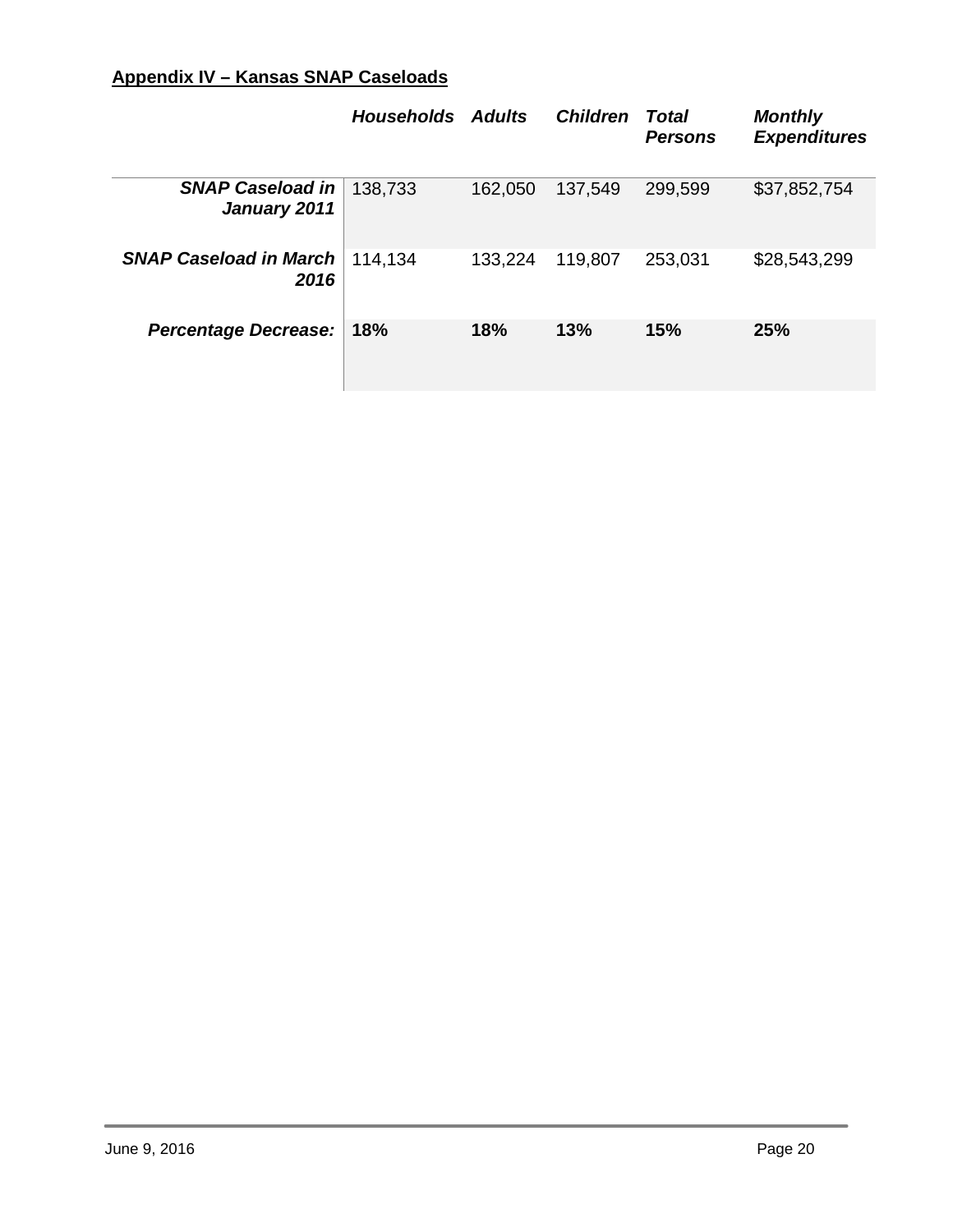#### **Appendix V – SIG Food Stamps Recommendations**

One out of every seven Americans currently receives Food Stamps. The Supplemental Nutrition Assistance Program (SNAP), which is known as Food Stamps, has quadrupled in cost since 2001, and has doubled in cost since President Obama took office in 2008. States face an uphill battle on reforming this program. Federal regulations and laws are not designed to best ensure integrity and effectiveness in the program, and the federal administering agency, Food Nutrition Service (FNS) puts up roadblocks to reform whenever possible.

A common sense approach is needed in Washington D.C. to allow states the ability to ensure welfare benefits are being used appropriately. Despite intense opposition, States have made significant strides in some areas to tackle fraud, waste and abuse in the system. For instance, several states have implemented photos on Electronic Benefits Cards (EBT) and are requiring working-age, non-disabled adults to meet work requirements.

Measures underway by states, and the reforms proposed below are aimed at deterring fraud, protecting legitimate beneficiaries and securing taxpayer's peace of mind that the Food Stamp program is best serving the people of the United States. With the help of reform-minded voices in Congress, States can move forward with significant and meaningful reforms to this important program.



Secretaries' Innovation Group Food Stamps Policy Page: **<http://www.secretariesinnovationgroup.org/food-stamps.html>**

Full Statement on Food Stamp Program Problems and Recommended Solutions: **[http://nebula.wsimg.com/3284946cf57e99e6419835001d2bd36a?AccessKeyId=EEB98](http://nebula.wsimg.com/3284946cf57e99e6419835001d2bd36a?AccessKeyId=EEB98E648E3097DCA50D&disposition=0&alloworigin=1) [E648E3097DCA50D&disposition=0&alloworigin=1](http://nebula.wsimg.com/3284946cf57e99e6419835001d2bd36a?AccessKeyId=EEB98E648E3097DCA50D&disposition=0&alloworigin=1)**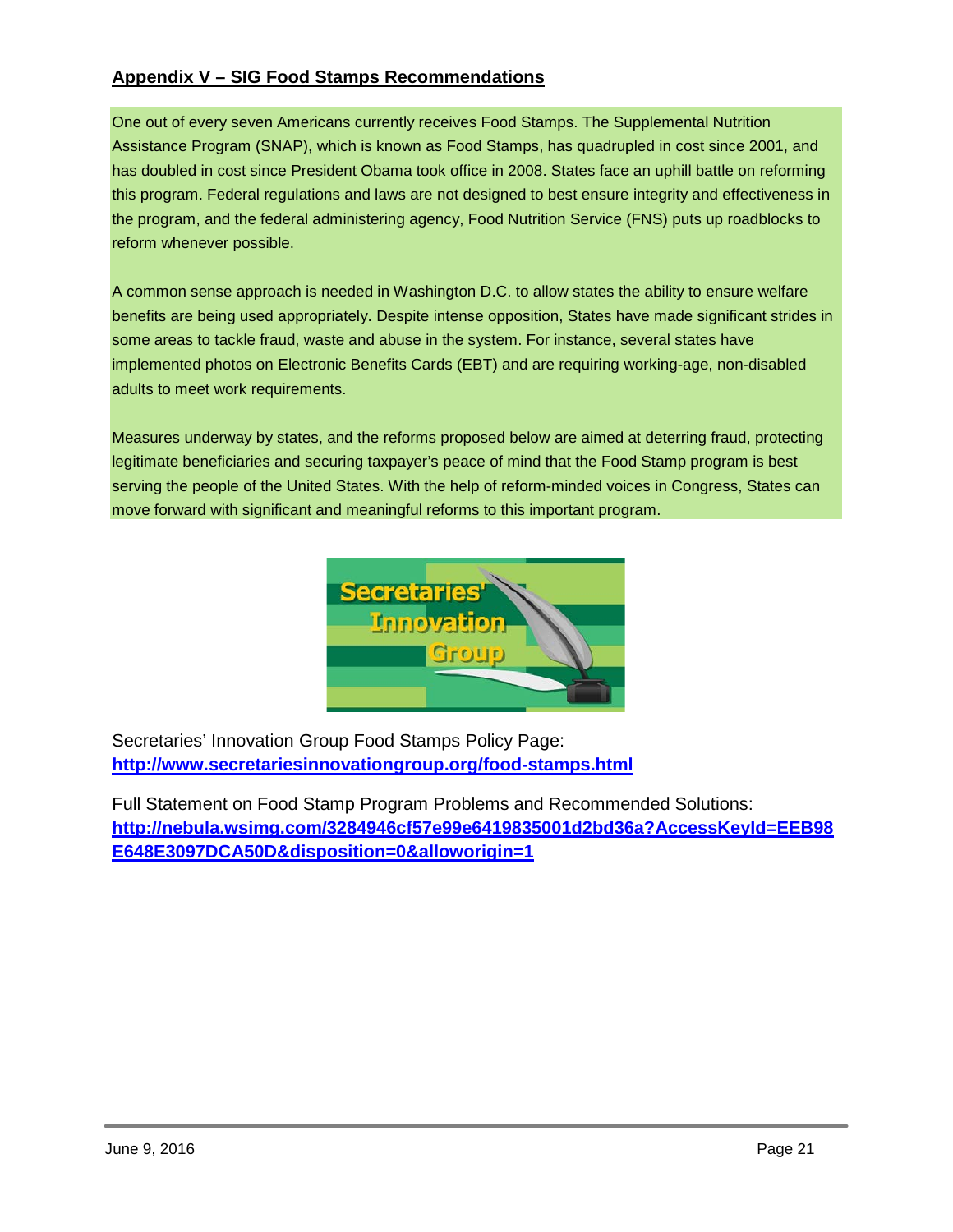#### **Appendix VI – Kansas TANF Statistics**

|                                         | <b>Households Adults</b> |        | <b>Children</b> | Total<br><b>Persons</b> | <b>Monthly</b><br><b>Expenditures</b> |
|-----------------------------------------|--------------------------|--------|-----------------|-------------------------|---------------------------------------|
|                                         |                          |        |                 |                         |                                       |
| <b>TANF Caseload in January</b><br>2011 | 15,507                   | 13,530 | 26,642          | 40,172                  | \$4,427,064                           |
| <b>TANF Caseload in March</b><br>2016   | 4.941                    | 2,673  | 8,506           | 11, 179                 | \$1,212,571                           |
| <b>Percentage Decrease:</b>             | 68%                      | 80%    | 68%             | 72%                     | 73%                                   |

| <b>CALENDAR YEAR</b> | <b>TOTAL NEW EMPLOYMENTS</b> |
|----------------------|------------------------------|
| 2011                 | 11,136                       |
| 2012                 | 7,781                        |
| 2013                 | 6,131                        |
| 2014                 | 5,812                        |
| 2015                 | 5,559                        |
| 2016 (THROUGH FEB.)  | 816                          |
| <b>TOTAL</b>         | 37,235                       |

| <b>State Fiscal Year</b> | <b>Average Monthly New</b><br><b>Employments</b> | <b>Employment Services</b><br><b>Average Monthly</b><br><b>Persons</b> | <b>Percent</b> |
|--------------------------|--------------------------------------------------|------------------------------------------------------------------------|----------------|
| SFY <sub>12</sub>        | 789                                              | 11,088                                                                 | 7.12%          |
| SFY <sub>13</sub>        | 568                                              | 7,622                                                                  | 7.46%          |
| SFY14                    | 487                                              | 6,935                                                                  | 7.02%          |
| <b>SFY15</b>             | 471                                              | 5,941                                                                  | 7.92%          |
| SFY16 (through Feb.)     | 464                                              | 4,789                                                                  | 9.67%          |
|                          |                                                  |                                                                        |                |